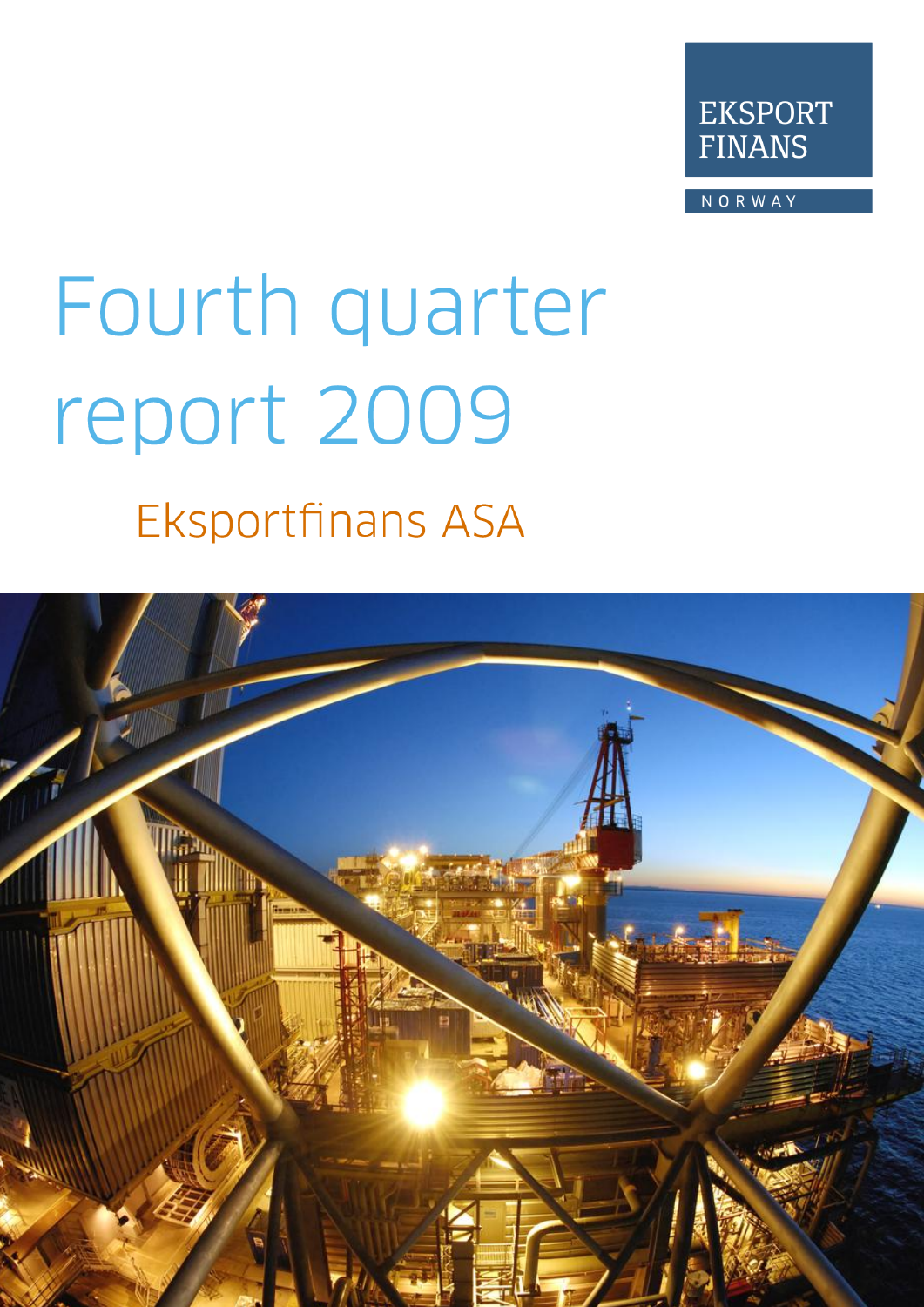| <b>Comment from the President and CEO</b> | 3            |
|-------------------------------------------|--------------|
| <b>Financial highlights</b>               | 4            |
| <b>Highlights</b>                         | 5            |
| <b>Export lending</b>                     | 5            |
| <b>Local government lending</b>           | 6            |
| <b>Funding</b>                            | 6            |
| <b>Results</b>                            | 6            |
| <b>Balance sheet</b>                      | 8            |
| <b>Statement of comprehensive income</b>  | $\mathbf{9}$ |
| <b>Balance sheet</b>                      | 10           |
| <b>Statement of changes in equity</b>     | 11           |
| <b>Cash flow statement</b>                | 12           |
| Notes to the accounts                     | 13           |
|                                           |              |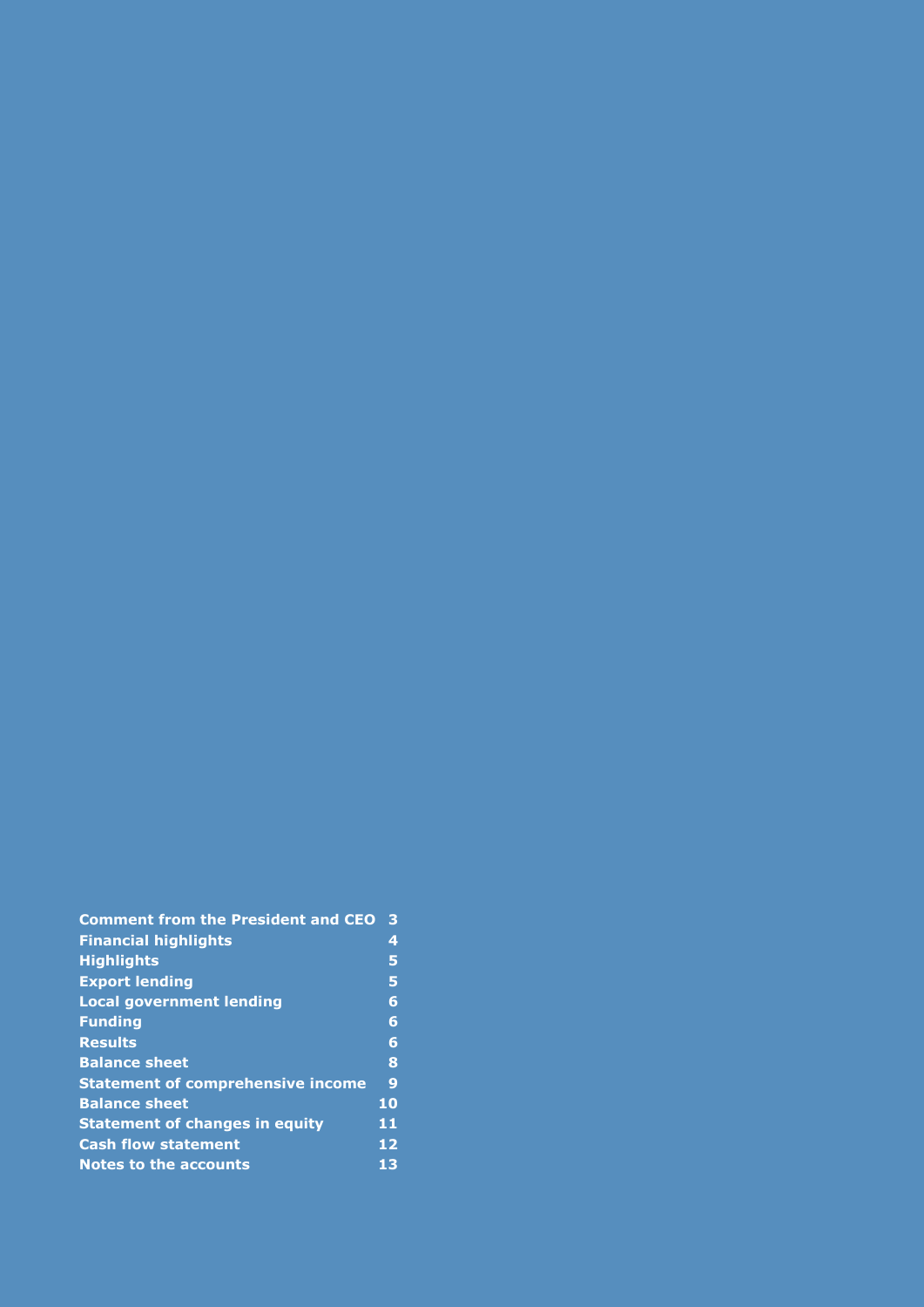

President and CEO Gisèle Marchand (photo: Sverre Chr. Jarlid)

## Considerable demand for Eksportfinans" bonds

The situation in the international financial markets began to normalize in the third quarter of 2009, and signs of further improvements were apparent in the fourth quarter.

Eksportfinans experienced considerable demand for its bonds in the public capital markets. The company continues to take an active role in this market, and successfully launched two benchmark transactions in the fourth quarter. On October 1, Eksportfinans launched its second CHF-transaction of 2009, for a total of CHF 225 million (NOK 1.3 billion). In addition, the company made its return to the USD public market by issuing a 5-year USD 1.5 billion (NOK 8.7 billion) bond on November 9.

#### A tool for the Norwegian exporters – record high level of disbursements

The maritime industry in Norway still experiences uncertainty with regards to future deliveries and activity levels. Despite this uncertainty, the Company's order books are substantial. Eksportfinans thus experienced a continued high level of lending activity during the fourth quarter of 2009, and the total volume of disbursements of export-related loans at year-end 2009 were record high, with NOK 28.1 billion disbursed during the year.

The demanding future prospects for this industry received high attention in the media during the fourth quarter, as the concern for empty order books in 2011 reached the agenda at the highest political level. Key tools for the industry, including Eksportfinans, were invited to present an assessment of the situation with relevant recommended solutions. Since its establishment, Eksportfinans has played an important role in Norway through its unique role as a provider of financing of Norwegian exportcontracts. In the last 4-5 years, the Company has been closely linked to the oil & gas industry. Moving forward, Eksportfinans will also explore market opportunities within other sectors such as renewable energy, infrastructure and environmental-related sectors. The company aims to be a solid partner for both existing and new industry in a challenging market place in the years to come.

## Underlying business operations record strong

Eksportfinans" underlying business operations showed record strong performance in the fourth quarter, and the company had net interest income of NOK 1,470 million for the year 2009. However, the total comprehensive income according to IFRS was negative NOK 1,462 million for the period. This negative result was due to the reversal of previously recognized unrealized gains on Eksportfinans debt. These unrealized losses do not in any material aspect affect the Company"s core capital. This is explained in more detail on page 7.

Gisèle Marchand President and CEO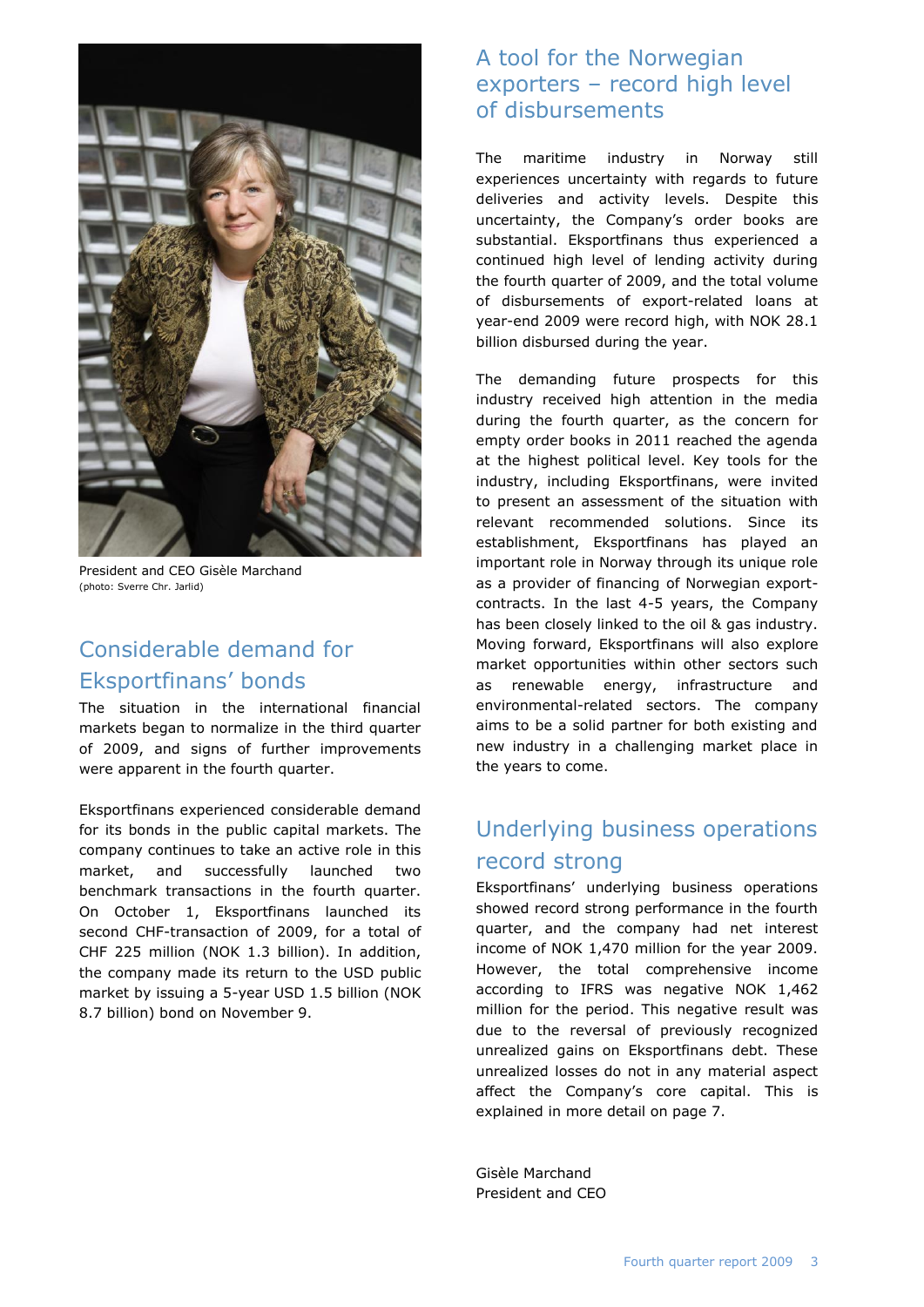## Financial highlights

All figures are for Eksportfinans ASA only, and do not include its former subsidiary, Kommunekreditt Norge AS, which had, prior to its sale, been consolidated in the financial statements of the Eksportfinans Group. The financial ratios for the corresponding period of fourth quarter 2008 and year-end of 2008 have not previously been publicly presented, as such figures were presented for the consolidated Eksportfinans Group.

|                                                         | Fourth Quarter |           | The Year    |         |
|---------------------------------------------------------|----------------|-----------|-------------|---------|
| (NOK million)                                           | 2009           | 2008      | 2009        | 2008    |
|                                                         |                |           |             |         |
| Net interest income                                     | 377            | 333       | 1,470       | 823     |
| Profit/(loss) for the period from continuing operations | (432)          | 3,505     | (1,802)     | 3,314   |
| Total comprehensive income for the period               | (432)          | 3,505     | (1, 462)    | 3,378   |
| Return on equity $1^*$ )                                | $(30.8\%)$     | 273.9 %   | $(23.8\% )$ | 73.2 %  |
| 2*)<br>Return on assets                                 | 0.66%          | 0.48%     | 0.56%       | 0.32%   |
| 3*)<br>Net operating expenses/average assets            | $0.08 \%$      | $0.07 \%$ | $0.07 \%$   | 0.06%   |
|                                                         |                |           |             |         |
| Total assets                                            | 225,254        | 296,514   | 225,254     | 296,514 |
| Loans outstanding $4)$                                  | 122,202        | 139,288   | 122,202     | 139,288 |
| New loans disbursed **)                                 | 6,857          | 7,441     | 73,371      | 25,296  |
| New bond debt issued                                    | 25,895         | 24,548    | 69,339      | 93,718  |
| 5)<br>Public sector borrowers/guarantors                | 23.3 %         | 22.9 %    | 23.3 %      | 22.9 %  |
| Capital adequacy                                        | 13.3%          | 10.7%     | 13.3%       | 10.7 %  |
|                                                         |                |           |             |         |
| Exchange rate NOK/USD                                   | 5.7767         | 6.9989    | 5.7767      | 6.9989  |
|                                                         |                |           |             |         |

\*) Quarterly figures are annualized.

\*\*) Of NOK 73.4 billion in 2009, NOK 45.3 billion is related to funding of Kommunekreditt Norge AS and other municipal-related disbursements after the sale of the subsidiary.

#### **Definitions**

- 1. Return on equity: Total comprehensive income for the period/average equity (average of opening and closing balance) adjusted for proposed not distributed dividends.
- 2. Return on assets: Net interest income including provisions/average assets (average of opening and closing balance).
- 3. Net operating expenses/average assets: Net operating expenses (administrative and operating expenses + depreciation - other income)/average assets (average of opening and closing balance).
- 4. Total loans outstanding: Consists of loans and receivables due from customers and part of loans and receivables due from credit institutions in the balance sheet. Accrued interest and unrealized gains/(losses) are not included, see note 4, 5 and 6 to the accompanying financial statements.
- 5. The ratio of public sector loans (municipalities, counties and Norwegian and foreign central government, including the Norwegian Guarantee Institute for Export Credits (GIEK) as borrowers or guarantors) to total lending.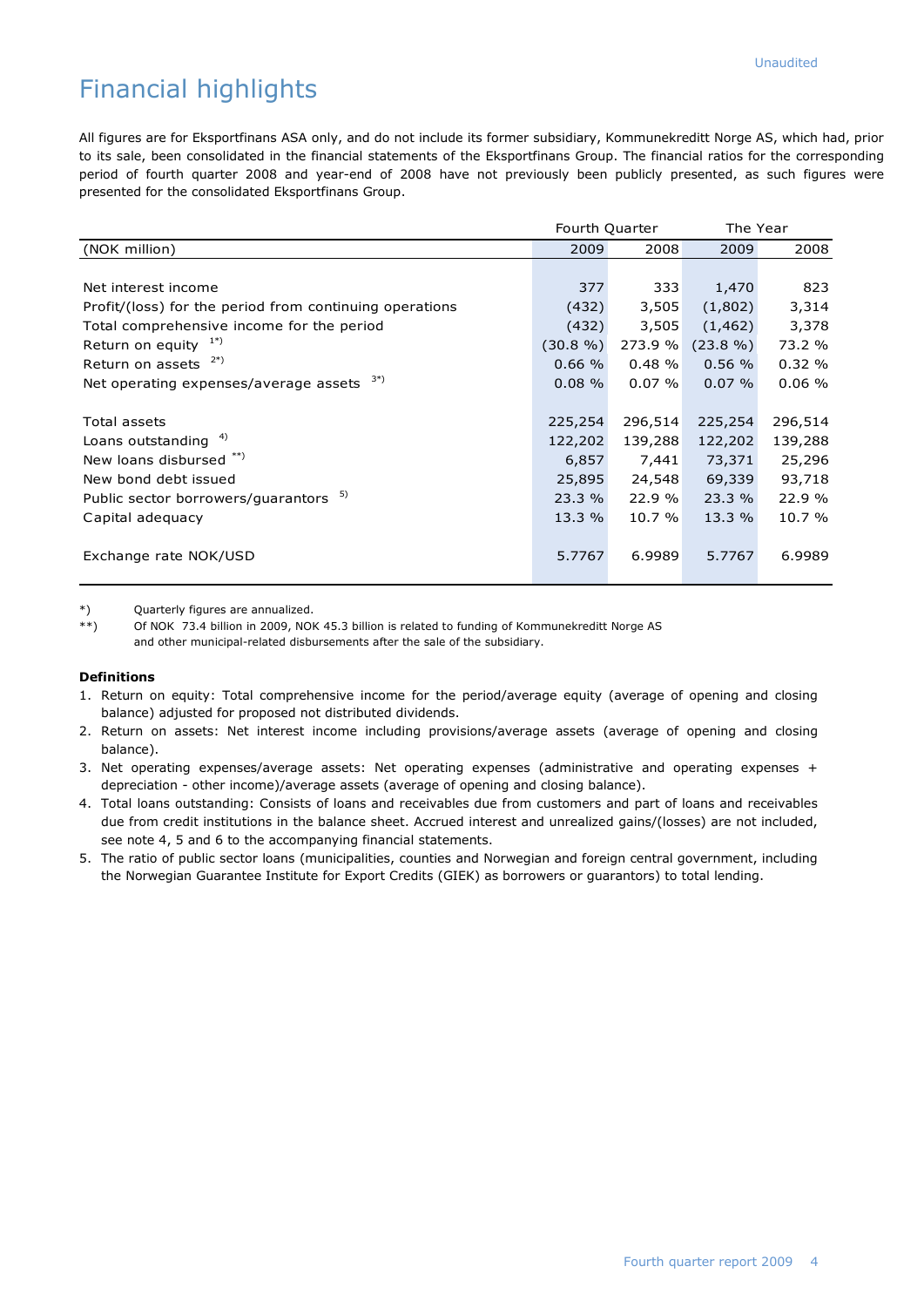## **Highlights**

#### **Fourth quarter 2009**

The underlying business operations showed continued good performance in the fourth quarter of 2009. Net interest income was NOK 377 million in the fourth quarter of 2009, compared to NOK 333 million for the same period in 2008.

Eksportfinans experienced negative total comprehensive income of NOK 432 million in the fourth quarter of 2009, compared to positive NOK 3,505 million for the corresponding period of 2008. This was due to the reversal of previously recognized unrealized gains on Eksportfinans" own debt net of derivatives, described in further detail below.

Net profit excluding unrealized gains and losses (as explained under the section "Results") was NOK 237 million in the fourth quarter of 2009, compared to NOK 207 million in the corresponding period of 2008.

#### **Year-end 2009**

Net interest income for the year of 2009 was record high at NOK 1,470 million. This was NOK 647 million higher than in 2008. The increase was mainly due to higher interest margins.

The situation in the international financial markets showed signs of normality during the third and fourth quarter of 2009, and international credit spreads declined from very high levels. This, in turn, led to a reversal of the net gains in the fair value of Eksportfinans own debt which was booked in 2008. While Eksportfinans booked unrealized gains of NOK 4.9 billion on its own debt, net of derivatives, for the year 2008, the corresponding figure for 2009 is an unrealized loss of NOK 3.9 billion. This unrealized loss does not in any material way affect the core capital of the company. The unrealized gain on Eksportfinans" own debt, net of derivatives, accumulated in the balance sheet, was NOK 1.8 billion at December 31, 2009. These remaining unrealized gains on own debt will continue to be reversed as unrealized losses in future periods.

Due to the unrealized losses on own debt, Eksportfinans experienced negative comprehensive income in 2009 of NOK 1,462 million, compared to positive NOK 3,378 million in 2008.

Net profit excluding unrealized gains and losses (as explained under the section "Results") was NOK 1,041 million in 2009, compared to NOK 216 million in 2008.

The core capital adequacy ratio at December 31, 2009 was 9.7 percent, compared with 7.2 percent at year-end 2008. Included as a deduction in the calculation as per December 31, 2009, is a proposed dividend payment by the Board of Directors of NOK 700 million (to be paid in 2010).

In 2009, Eksportfinans was active in the public benchmark funding markets, and experienced considerable demand for its bonds over the year.

Total assets amounted to NOK 225.3 billion at December 31, 2009, compared to NOK 296.5 billion at year-end 2008. This reduction was mainly due to the reduction of the municipality lending portfolio, the reduction of the liquidity portfolio and changes in foreign exchange rates.

## Export lending

The high disbursements of export-related loans continued during 2009. New disbursements were NOK 28.1 billion, compared to NOK 25.3 billion during 2008. The volume of outstanding export loans was NOK 81.4 billion at December 31, 2009 compared to NOK 80.4 billion at the end of 2008.

During 2009, new disbursements under the officially supported export financing scheme was NOK 14.4 billion, compared to NOK 14.1 billion in 2008. As interest rates have been decreasing most of 2009, more borrowers have chosen to draw loans on floating rate commercial terms rather than on fixed rates offered under the officially supported export financing scheme.

The increase in the volume of new loan disbursements was related to contract financing such as shipbuilding, ship equipment and offshore oil and gas projects. The maritime industry in Norway has, however, experienced difficult market conditions in 2009, and has received fewer new contracts than in previous years. The high volume of new disbursements in 2009 was primarily a result of contracts established prior to the economic downturn. In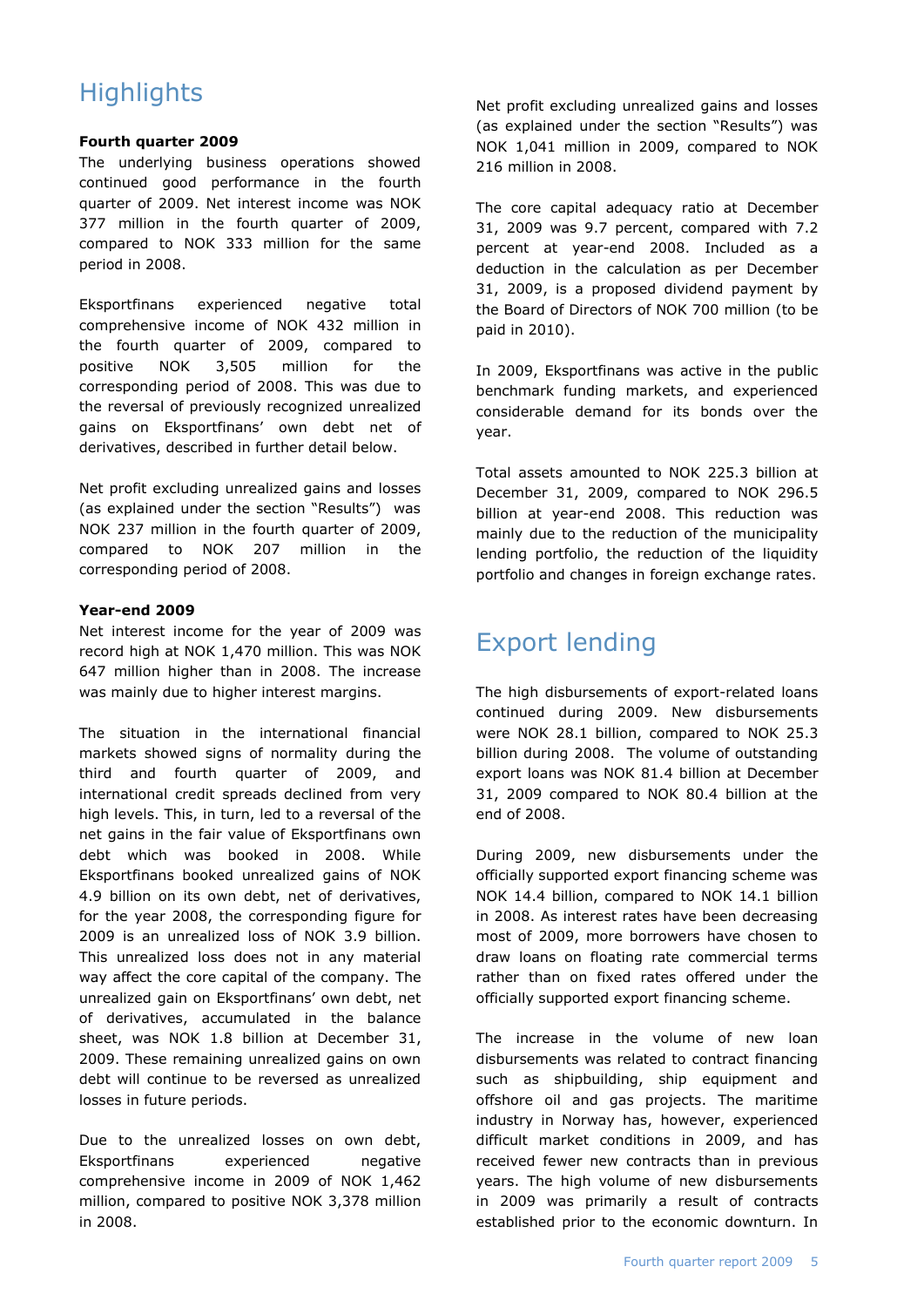addition, Eksportfinans experienced high demand for financing in 2009 following the decision by many banks to reduce their lending exposure to the maritime industries. The volume of the order book for export-related loans was approximately NOK 27 billion at yearend, 2009, compared to NOK 43 billion at the same time in 2008.

## Local government lending

Eksportfinans finalized the sale of its wholly owned subsidiary Kommunekreditt Norge AS to Kommunal Landspensjonskasse (KLP) on June 24, 2009. At the same time, NOK 11 billion of loans from Kommunekreditt to Norwegian municipalities were transferred to Eksportfinans ASA at market value. Eksportfinans ASA expects to hold this portfolio of municipal loans to maturity.

As part of the sale, Eksportfinans has also provided financing to KLP Kreditt AS (formerly Kommunekreditt Norge AS) through a loan of NOK 34.4 billion with security in the underlying lending portfolio transactions. This loan is contractually set to be repaid in eight equal, quarterly amounts. The first installment was paid December, 2009, and the last installment is scheduled for payment in September 2011. Eksportfinans" total involvement in local government lending (both direct lending to municipalities and the credit provided to KLP) totaled NOK 40.8 billion at year-end 2009, compared to NOK 58.9 billion at December 31, 2008.

## Funding

Total new funding in 2009 amounted to NOK 69.3 billion through 1,023 individual trades, compared with NOK 93.7 billion and 836 trades in 2008.

In the public funding markets, Eksportfinans issued two CHF public bond transactions in 7.5 year and 9.5-year tenors. The transactions were sold to investors in Switzerland and amounted to CHF 525 million in total funding (NOK 3 billion).

In November 2009 Eksportfinans returned to the USD public benchmark market with a USD 1.5 billion, 5-year Global bond issue. The

transaction was significantly over-subscribed with investors participating from the Americas (71%), Europe (12%), Asia (10%) and Middle East (7%). Eksportfinans expects to continue to be active in both private and public investor markets in 2010.

On November 26, 2008, Eksportfinans entered into an agreement with the Norwegian Government. The agreement gives Eksportfinans the opportunity to obtain funding from the Government up to the end of 2010 for financing of export projects that qualify under the OECD Consensus Agreement for export financing. This has been an important contribution to decrease Eksportfinans' liquidity risk. However, as the Company has been able to obtain competitive funding in the market, the facility has not yet been utilized.

The largest market for funding in 2009 was Japan; the remaining funding came from transactions in Europe and the USA.

There has been a downgrade of several financial institutions since the beginning of the financial crisis in 2007/2008. In this context Eksportfinans still has a comparably high rating and its funding levels are only modestly affected by the downgrades. Eksportfinans international long-term foreign currency credit ratings are:

- AA with a stable outlook from Fitch Ratings since January 2009
- Aa1 with a negative outlook from Moody"s Investor Services since May 2009
- AA with a stable outlook from Standard and Poor"s since September 2009

## **Results**

#### **Net interest income**

Net interest income was NOK 1,470 million in 2009. This was NOK 647 million higher than in 2008. The increase was mainly due to higher margins on lending and liquidity placements.

The return on assets (net interest income, including provisions, divided by average assets) was 0.56 percent in 2009, compared to 0.32 percent in 2008.

#### **Net other operating income**

The situation in the international capital markets continues to cause fluctuations in the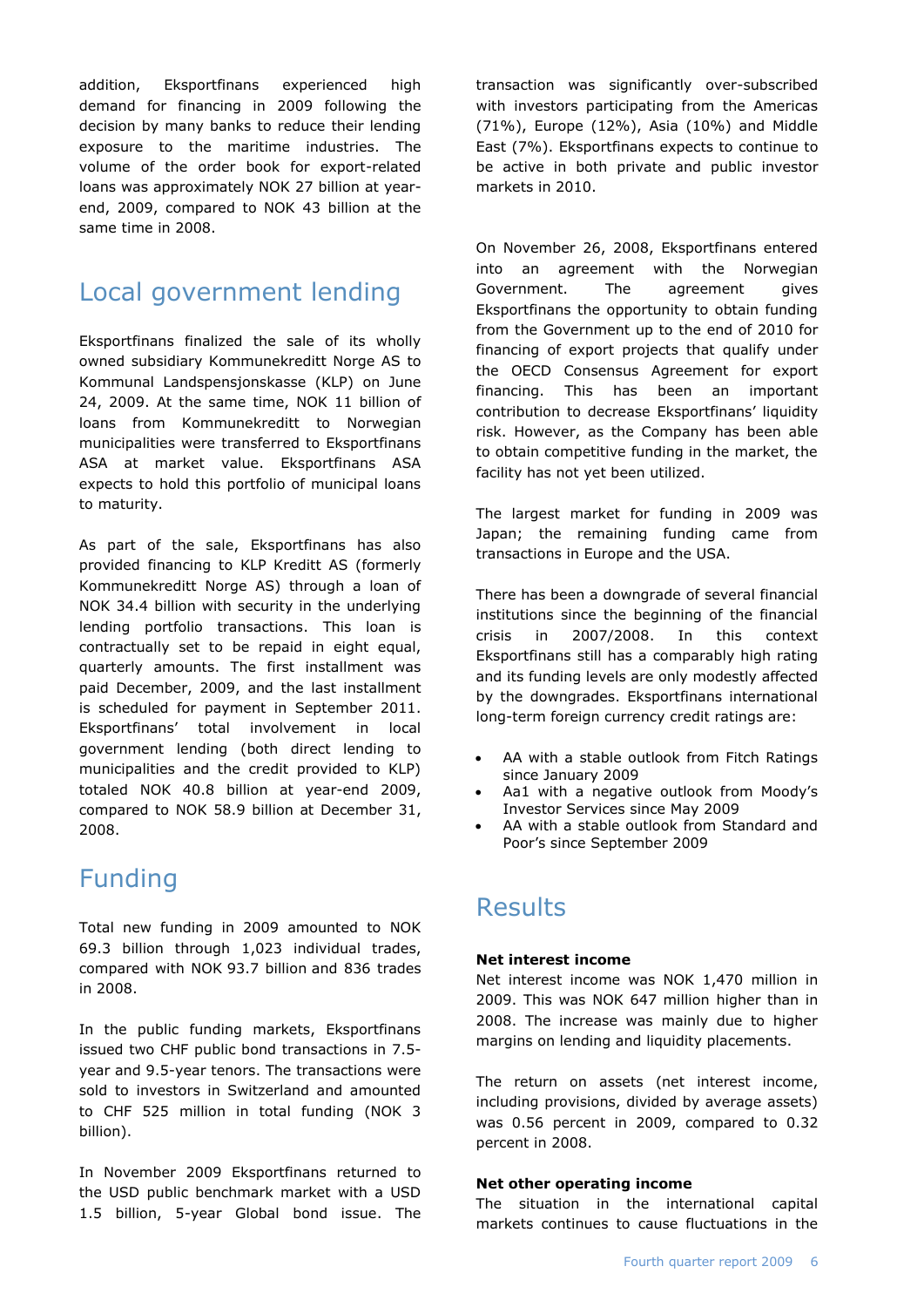fair value measurements of financial instruments. After the implementation of a Portfolio Hedge Agreement with Eksportfinans shareholders from February 29, 2008, the fluctuations in the fair value of bond investments hedged by this agreement have been neutralized. Fluctuations in fair values in the accounts after that date have to a large extent been caused by changes in fair value on Eksportfinans" own debt and on loans. In 2009, unrealized gains on Eksportfinans" own debt increased by NOK 4.5 billion (net of derivatives this amount is an unrealized loss of NOK 3.9 billion). (See note 2 to the accompanying financial statements). Accumulated in the balance sheet, the unrealized gain on Eksportfinans" own debt, net of derivatives, is NOK 1.8 billion as of December 31, 2009. These unrealized gains on own debt will continue to be reversed as unrealized losses in future periods. The capital adequacy will not be affected by this effect in any material way.

In 2009, net other operating income was negative NOK 3,784 million compared to positive NOK 3,957 million in 2008. Net other operating income includes the following major items:

In addition to net losses on Eksportfinans' own debt, net other operating income includes an unrealized loss on loans of NOK 75 million, an unrealized gain on bonds under the Portfolio Hedge Agreement of NOK 1.6 billion and an unrealized loss of NOK 1.6 billion on the Portfolio Hedge Agreement itself. See note 2 to the accompanying financial statements for the breakdown of this line item.

Net commissions and expenses related to banking services was NOK 5 million in 2009 compared to NOK 38 million in 2008. The decrease of NOK 32 million was due to one-off expenses related to the Portfolio Hedge Agreement in 2008.

#### **Total operating expenses**

Total operating expenses amounted to NOK 187 million in 2009, an increase of NOK 9 million from year-end 2008. The small increase was mainly due to increased IT-related expenses and inflationary effects.

The key ratio Net operating expenses in relation to average assets was 0.07 percent in 2009, up from 0.06 percent in 2008.

#### **Profit/(loss) for the period**

Total comprehensive income in 2009 was negative NOK 1,462 million, compared to positive NOK 3,378 million in 2008. This was mainly due to the increase in the mark-tomarket value of Eksportfinans own debt, net of derivatives and increased net interest income.

Net gain from the sale of Kommunekreditt was NOK 339 million. The sale was carried through based on carrying values of the subsidiary's net assets as of March 31, 2009. These are the values that previously have been periodically consolidated into the Group"s financial statements. In the Eksportfinans parent company financial statements, however, the shares in Kommunekreditt have been accounted for at cost. The sale of the shares thus requires the recording of a gain to reflect the difference. See note 15 to the accompanying financial statements for a further disclosure of the effect on profit of the sale of Kommunekreditt.

Return on equity was negative 23.8 percent for 2009, compared to positive 73.2 percent for 2008.

Loss from continuing operations (that is, excluding the effect of Kommunekreditt Norge AS) was negative NOK 1,802 million in 2009, compared to positive NOK 3,314 million for 2008.

The non-IFRS measure of profit from continuing operations excluding unrealized gains and losses on financial instruments, and the corresponding return on equity, is shown in the table on the next page. These calculations may be of interest to investors because they assess the performance of the underlying business operations without the volatility caused by fair value fluctuations.

Profit from continuing operations excluding unrealized gains and losses amounted to NOK 1,041 million for the 2009. This was an increase of NOK 825 million compared to 2008.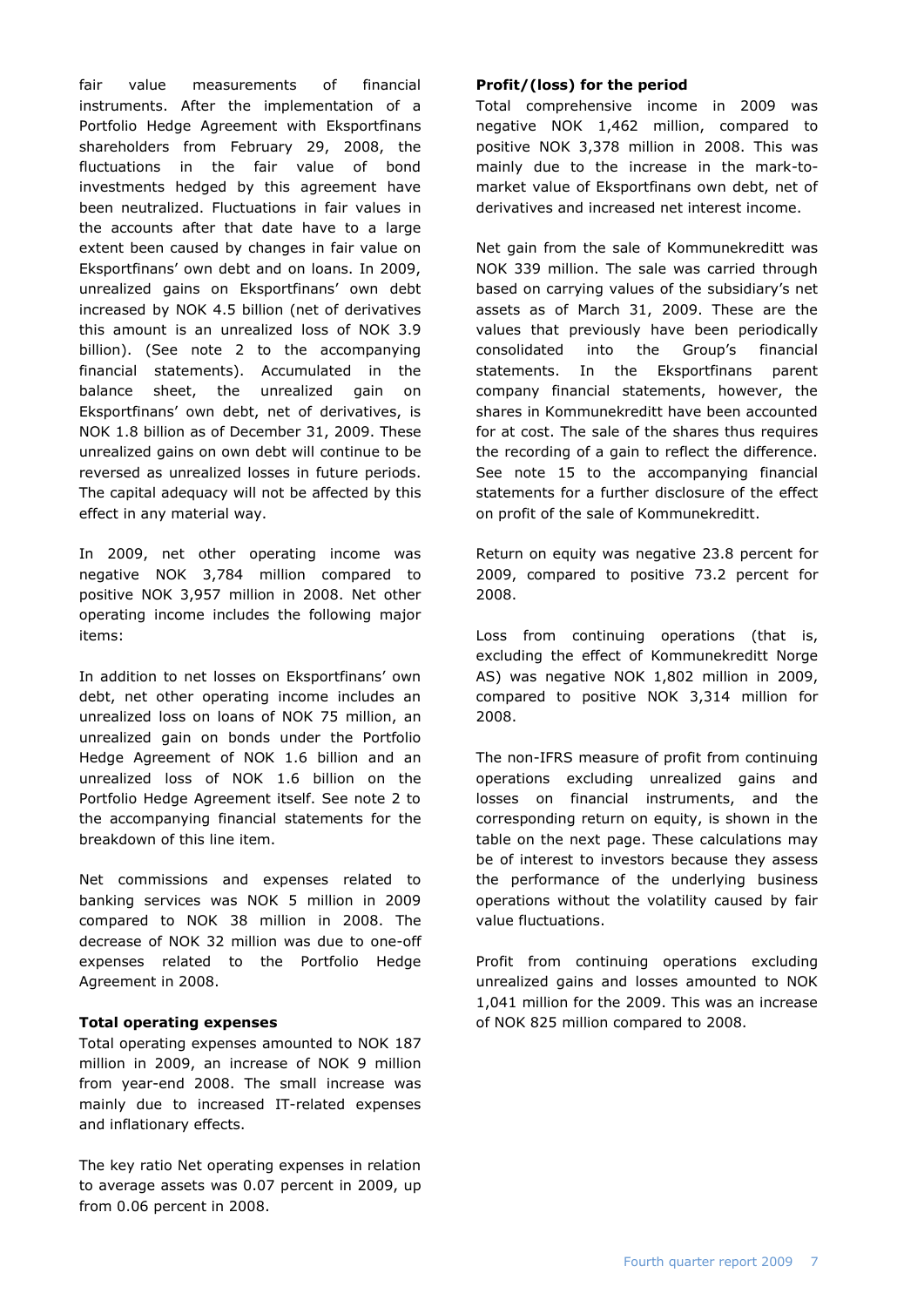|                                                                                                                                                                            |                | Fourth quarter | The Year      |         |
|----------------------------------------------------------------------------------------------------------------------------------------------------------------------------|----------------|----------------|---------------|---------|
| (NOK million)                                                                                                                                                              | 2009           | 2008           | 2009          | 2008    |
| Comprehensive<br>income for the period<br>in accordance with IFRS                                                                                                          | (433)          |                | 3,505 (1,462) | 3,378   |
| Loss/(profit) for<br>the period from<br>discontinued operations                                                                                                            | $\overline{0}$ | 0              | (339)         | (64)    |
| Net unrealized<br>losses/(gains)                                                                                                                                           | 932            | (4,388)        | 3,857         | (3,794) |
| Unrealized<br>qains/(losses)<br>related to the<br>Icelandic bank exposure                                                                                                  |                |                |               |         |
| included above 1)                                                                                                                                                          | (1)            | (192)          | 91            | (508)   |
| Tax-effect <sup>2)</sup>                                                                                                                                                   | (261)          |                | 1,282 (1,106) | 1,204   |
| Non-IFRS profit<br>for the period from<br>continuing operations<br>excluding unrealized<br>gains/(losses) on<br>financial instruments<br>at fair value                     | 237            | 207            | 1,041         | 216     |
| Return on equity<br>based on profit<br>for the period from<br>continuing operations<br>excluding unrealized<br>gains/(losses) on<br>financial instruments<br>at fair value | 20.1 %         |                | 20.5 % 24.2 % | 6.3%    |
|                                                                                                                                                                            |                |                |               |         |

1) Reversal of previously recognized loss (at exchange rates applicable at September 30, 2009)

2) 28 percent of the unrealized items above

## Balance sheet

Total assets amounted to NOK 225.3 billion at December 31, 2009, compared to NOK 296.5 billion at December 31, 2008. The decrease in total assets in 2009 compared to year-end 2008 was mainly caused by the lower involvement in municipal lending, and the reduction of the liquidity portfolio combined with foreign exchange rate effects.

The portfolio of bonds covered by the Portfolio Hedge Agreement with the shareholders amounted to NOK 52.2 billion at December 31, 2009, compared to NOK 74.4 billion at December 31, 2008. The total amount of securities invested in commercial paper and bonds amounted to NOK 76.1 billion at December 31, 2009. The corresponding volume at year-end 2008 was NOK 108.1 billion.

Debts incurred by issuing commercial paper and bonds came to NOK 197.6 billion at December 31, 2009. The corresponding figure at year-end 2008 was NOK 259.0 billion.

The capital adequacy ratio was 13.3 percent at December 31, 2009, compared to 10.7 percent at the end of 2008. The core capital adequacy ratio was 9.7 percent at December 31, 2009, compared to 7.2 percent at year-end 2008. The increase was mainly due to increased core capital as a consequence of strong core results in 2009. In addition, the capital adequacy was influenced by the reduction in risk-weighted assets caused by the lower involvement in municipal lending and the reduction of the liquidity portfolio.

Included as a deduction in the calculation of capital adequacy as per December 31, 2009, is a dividend payment proposed by the Board of Directors of NOK 700 million (to be paid in 2010).

Oslo, March 2, 2010 EKSPORTFINANS ASA The Board of Directors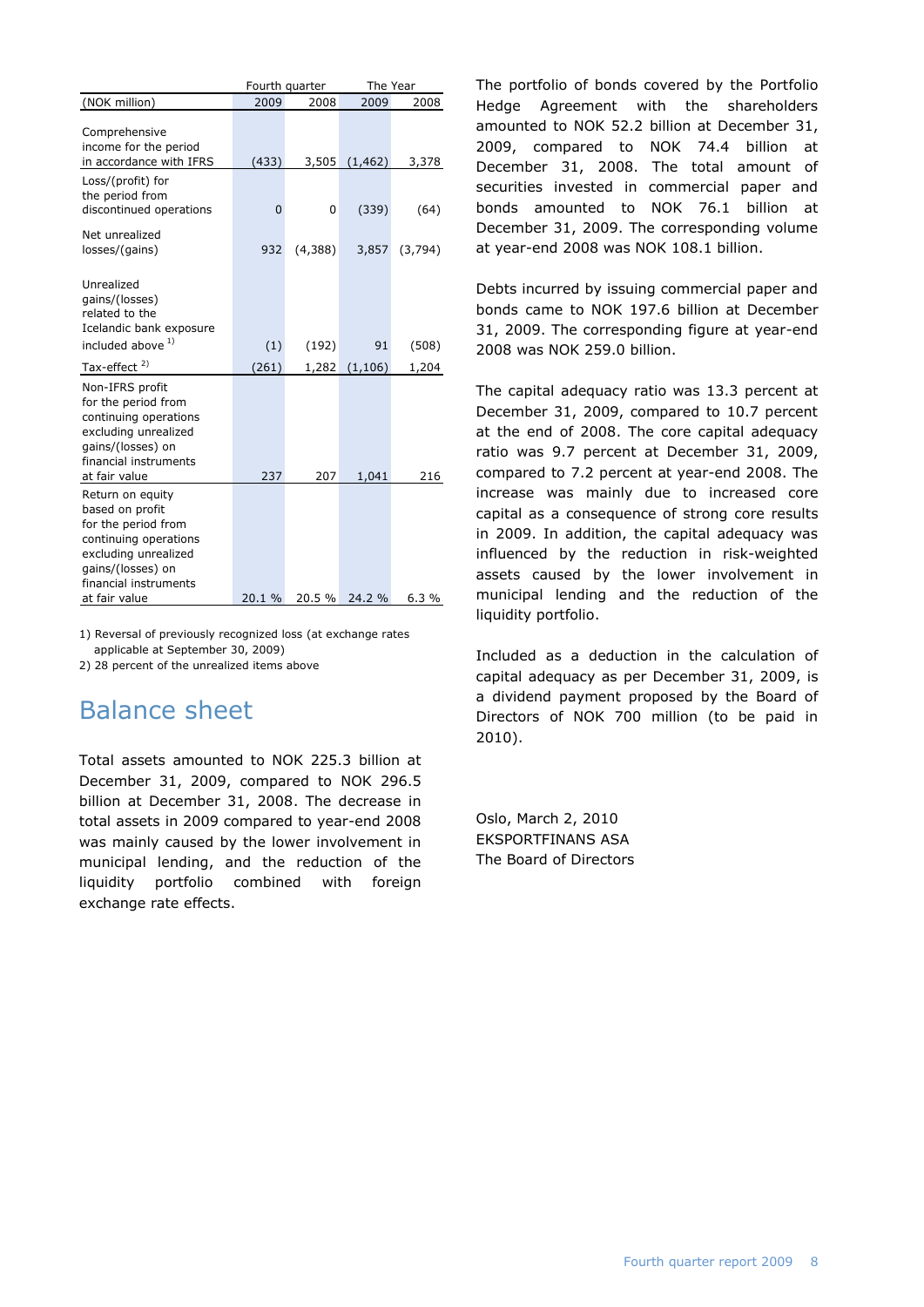# Statement of comprehensive income (Eksportfinans ASA)

|                                               | Fourth Quarter | The Year     |                |              |             |
|-----------------------------------------------|----------------|--------------|----------------|--------------|-------------|
| (NOK million)                                 | 2009           | 2008         | 2009           | 2008         | <b>Note</b> |
| Interest and related income                   | 1,410          | 3,405        | 7,213          | 12,010       |             |
| Interest and related expenses                 | 1,033          | 3,072        | 5,743          | 11,187       |             |
| <b>Net interest income</b>                    | 377            | 333          | 1,470          | 823          |             |
|                                               |                |              |                |              |             |
| Commissions and income                        |                |              |                |              |             |
| related to banking services                   | $\mathbf{1}$   | $\mathbf 0$  | $\overline{2}$ | 2            |             |
| Commissions and expenses                      |                |              |                |              |             |
| related to banking services                   | $\mathbf{1}$   | $\mathbf{1}$ | $\overline{7}$ | 40           |             |
| Net gains/(losses) on                         |                |              |                |              |             |
| financial instruments at fair value           | (927)          | 4,583        | (3,793)        | 3,977        | 2           |
| Other income                                  | $\overline{4}$ | 4            | 14             | 18           |             |
| Net other operating income                    | (923)          | 4,586        | (3,784)        | 3,957        |             |
| <b>Total operating income</b>                 | (546)          | 4,919        | (2, 314)       | 4,780        |             |
| Salaries and other administrative expenses    | 42             | 43           | 152            | 146          |             |
| Depreciation                                  | 6              | 5            | 20             | 19           |             |
| Other expenses                                | $\overline{4}$ | 5            | 15             | 13           |             |
| <b>Total operating expenses</b>               | 52             | 53           | 187            | 178          |             |
|                                               |                |              |                |              |             |
| Impairment charges on loans at amortized cost | $\mathbf{0}$   | $\mathbf 0$  | $\Omega$       | 0            |             |
| Pre-tax operating profit/(loss)               | (598)          | 4,866        | (2, 501)       | 4,602        |             |
| Taxes                                         | (166)          | 1,361        | (699)          | 1,288        |             |
| Profit/(loss) for the period                  |                |              |                |              |             |
| from continuing operations                    | (432)          | 3,505        | (1,802)        | 3,314        |             |
| Income on investments                         |                |              |                |              |             |
| in group companies, net of tax                |                | $\mathbf 0$  |                | 64           |             |
| Net gain from sale of group companies         | $\mathbf 0$    | 0            | 339            | 0            | 15          |
| Profit/(loss) for the period                  |                |              |                |              |             |
| from discontinued operations                  | $\mathbf 0$    | $\mathbf 0$  | 339            | 64           |             |
|                                               |                |              |                |              |             |
| Other comprehensive income                    |                | $\mathbf 0$  | $\Omega$       | $\mathbf{0}$ |             |
| <b>Total comprehensive income</b>             | (432)          | 3,505        | (1, 462)       | 3,378        | 15          |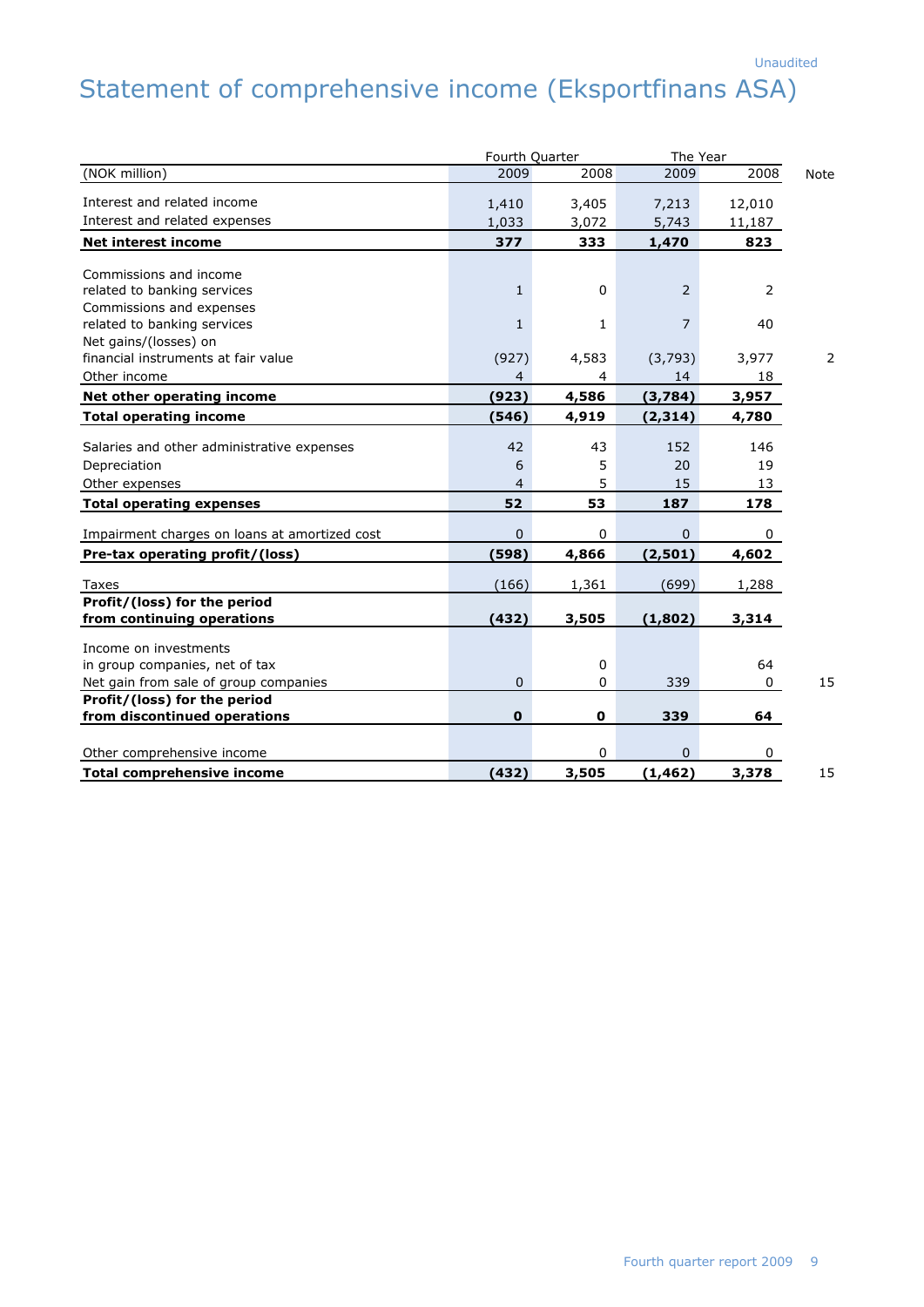# Balance sheet (Eksportfinans ASA)

| (NOK million)                                      | 31.12.09 | 31.12.08 | Note    |
|----------------------------------------------------|----------|----------|---------|
| Loans and receivables due from credit institutions | 64,126   | 90,044   | 4, 6, 7 |
| Loans and receivables due from customers           | 66,677   | 57,993   | 5, 6, 7 |
| Securities                                         | 76,090   | 108,137  | 8       |
| Financial derivatives                              | 14,344   | 27,294   |         |
| Non-current assets held for sale                   | 0        | 518      | 15      |
| Deferred tax asset                                 | $\Omega$ | 0        |         |
| Intangible assets                                  | 26       | 27       |         |
| Fixed assets and investment property               | 208      | 216      | 9       |
| Other assets                                       | 3,783    | 12,285   | 10      |
| <b>Total assets</b>                                | 225,254  | 296,514  |         |
|                                                    |          |          |         |
| Deposits by credit institutions                    | 38       | 326      |         |
| Borrowings through the issue of securities         | 197,634  | 259,041  | 11      |
| Financial derivatives                              | 14,810   | 18,372   |         |
| Taxes payable                                      | 73       | 232      |         |
| Deferred tax liabilities                           | 157      | 928      |         |
| Other liabilities                                  | 5,124    | 8,312    | 12      |
| Accrued expenses and provisions                    | 89       | 79       |         |
| Subordinated debt                                  | 1,502    | 1,909    |         |
| Capital contribution securities                    | 419      | 445      |         |
| <b>Total liabilities</b>                           | 219,846  | 289,644  |         |
|                                                    |          |          |         |
| Share capital                                      | 2,771    | 2,771    |         |
| Share premium reserve                              | 177      | 177      |         |
| Reserve for unrealized gains                       | 403      | 3,104    |         |
| Other equity                                       | 2,057    | 818      |         |
| Comprehensive income for the period                | 0        | 0        |         |
| <b>Total shareholders' equity</b>                  | 5,408    | 6,870    | 15      |
| <b>Total liabilities and shareholders' equity</b>  | 225,254  | 296,514  |         |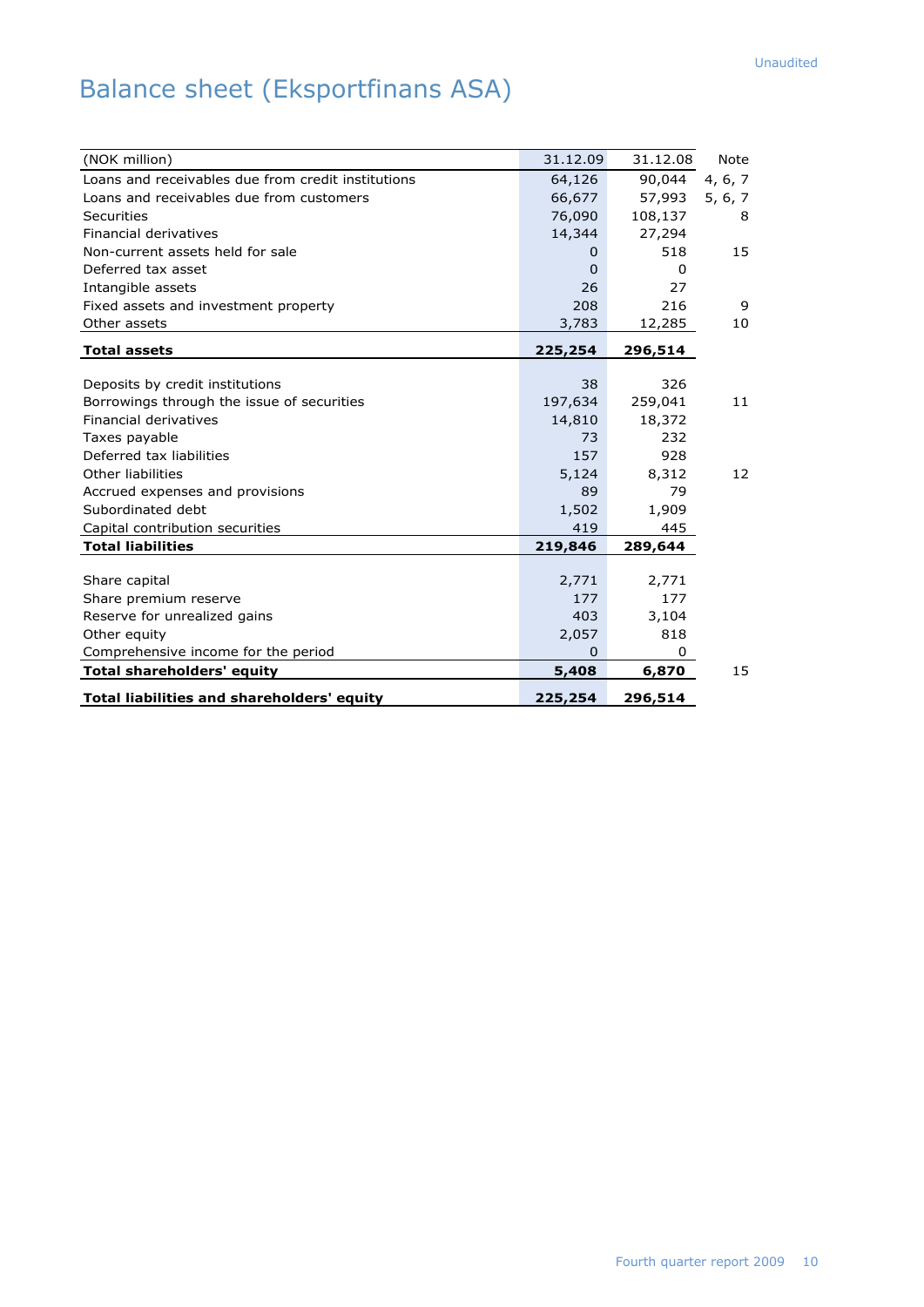# Statement of changes in equity (Eksportfinans ASA)

| Equity as at January 1, 2009                 | 2,771                    | 177                              | 3,104                     | 818             | 6,870           |      |
|----------------------------------------------|--------------------------|----------------------------------|---------------------------|-----------------|-----------------|------|
|                                              |                          |                                  |                           |                 |                 |      |
| Equity as December 31, 2008                  | 2,771                    | 177                              | 3,104                     | 818             | 6,870           |      |
| Total comprehensive<br>income for the period | 0                        | $\Omega$                         | 2,967                     | 411             | 3,378           |      |
| Issuance of new share capital                | 1,177                    | 14                               | 0                         | 0               | 1,191           |      |
| Equity as at January 1, 2008                 | 1,594                    | 162                              | 137                       | 408             | 2,301           | 1    |
| (NOK million)                                | Share<br>capital $^{1)}$ | premium<br>reserve <sup>1)</sup> | unrealized<br>gains $1$ , | Other<br>equity | Total<br>equity | Note |
|                                              |                          | Share                            | Reserve                   |                 |                 |      |

1) Restricted equity.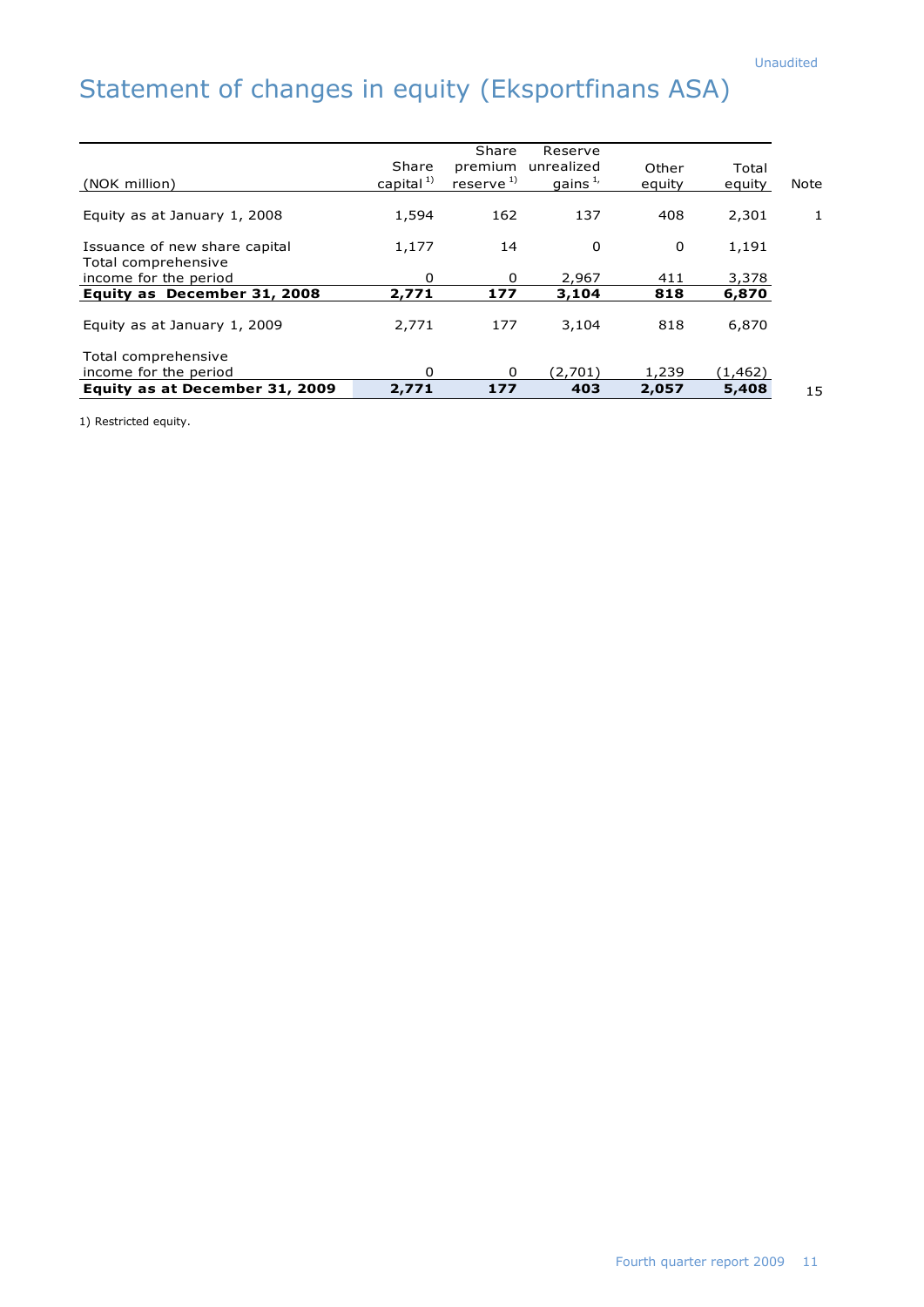## Cash flow statement (Eksportfinans ASA)

|                                                                                                                    | The Year     |              |
|--------------------------------------------------------------------------------------------------------------------|--------------|--------------|
| (NOK million)                                                                                                      | 2009         | 2008         |
| Pre-tax operating profit/(loss)<br>from continuing operations                                                      | (2,501)      | 4,602        |
| Provided by operating activities:                                                                                  |              |              |
| Accrual of contribution from the Norwegian government                                                              | (382)        | (332)        |
| Unrealized losses (reversal of unrealized losses)<br>on financial instruments at fair value through profit or loss | 3,857        | (3,794)      |
| Depreciation                                                                                                       | 20           | 19           |
| Disbursement of loans <sup>1)</sup>                                                                                | (73, 372)    | (25, 296)    |
| Principal collected on loans <sup>2)</sup>                                                                         | 83,820       | 19,204       |
| Purchase of financial investments (trading)                                                                        | (37, 730)    | (55, 031)    |
| Proceeds from sale or redemption of financial investments (trading)                                                | 45,473       | 26,478       |
| Contribution paid by the Norwegian government                                                                      | 152          | 38           |
| Taxes paid                                                                                                         | (143)        | (94)         |
|                                                                                                                    |              |              |
| Changes in:                                                                                                        |              |              |
| Accrued interest receivable                                                                                        | (1, 199)     | 49           |
| Other receivables                                                                                                  | 6,756        | (8, 919)     |
| Accrued expenses and other liabilities                                                                             | (727)        | 7,888        |
| Net cash flow from operating activities                                                                            | 24,024       | (35, 188)    |
| Purchase of financial investments                                                                                  | (642)        | (25,093)     |
| Proceeds from sale or redemption of financial investments                                                          | 5,991        | 40,587       |
| Net cashflow from financial derivatives                                                                            | (16, 044)    | 23,270       |
| Purchases of fixed assets                                                                                          | (12)         | (16)         |
| Net proceeds from sales of fixed assets                                                                            | $\mathbf{1}$ | $\mathbf{1}$ |
| Net cash flow from investing activities                                                                            | (10, 706)    | 38,749       |
| Change in debt to credit institutions                                                                              | (231)        | (89)         |
| Proceeds from issuance of commercial paper debt                                                                    | 256,415      | 134,675      |
| Repayments of commercial paper debt                                                                                | (265, 520)   | (141, 782)   |
| Proceeds from issuance of bond debt                                                                                | 69,339       | 93,718       |
| Principal payments on bond debt                                                                                    | (75, 226)    | (85, 556)    |
| Issuance of new share capital                                                                                      | 0            | 1,192        |
| Net cash flow from financing activities                                                                            | (15, 223)    | 2,158        |
| Net change in cash and cash equivalents <sup>3)</sup>                                                              | (1,905)      | 5,719        |
| Cash and cash equivalents $3)$ at beginning of period                                                              | 6,667        | 693          |
| Effect of exchange rates on cash and cash equivalents                                                              | (878)        | 191          |
| Net change in cash                                                                                                 |              |              |
| and cash equivalents <sup>3)</sup> from discontinued operations <sup>4)</sup>                                      | 640          | 64           |
| Cash and cash equivalents $^{1)}$ at end of period                                                                 | 4,524        | 6,667        |

1) Of NOK 73.4 billion in 2009, NOK 45.3 billion is related to funding of Kommunekreditt Norge AS and other municipal-related disbursements after the sale of the subsidiary.

2) Of NOK 83.8 billion in 2009, NOK 44,5 billion is related to repayment from Kommunekreditt Norge AS in relation to the sale of the subsidiary.

3) Cash equivalents are defined as bank deposits with maturity less than 3 months.

4) All changes from discontinued operations are related to operating activities.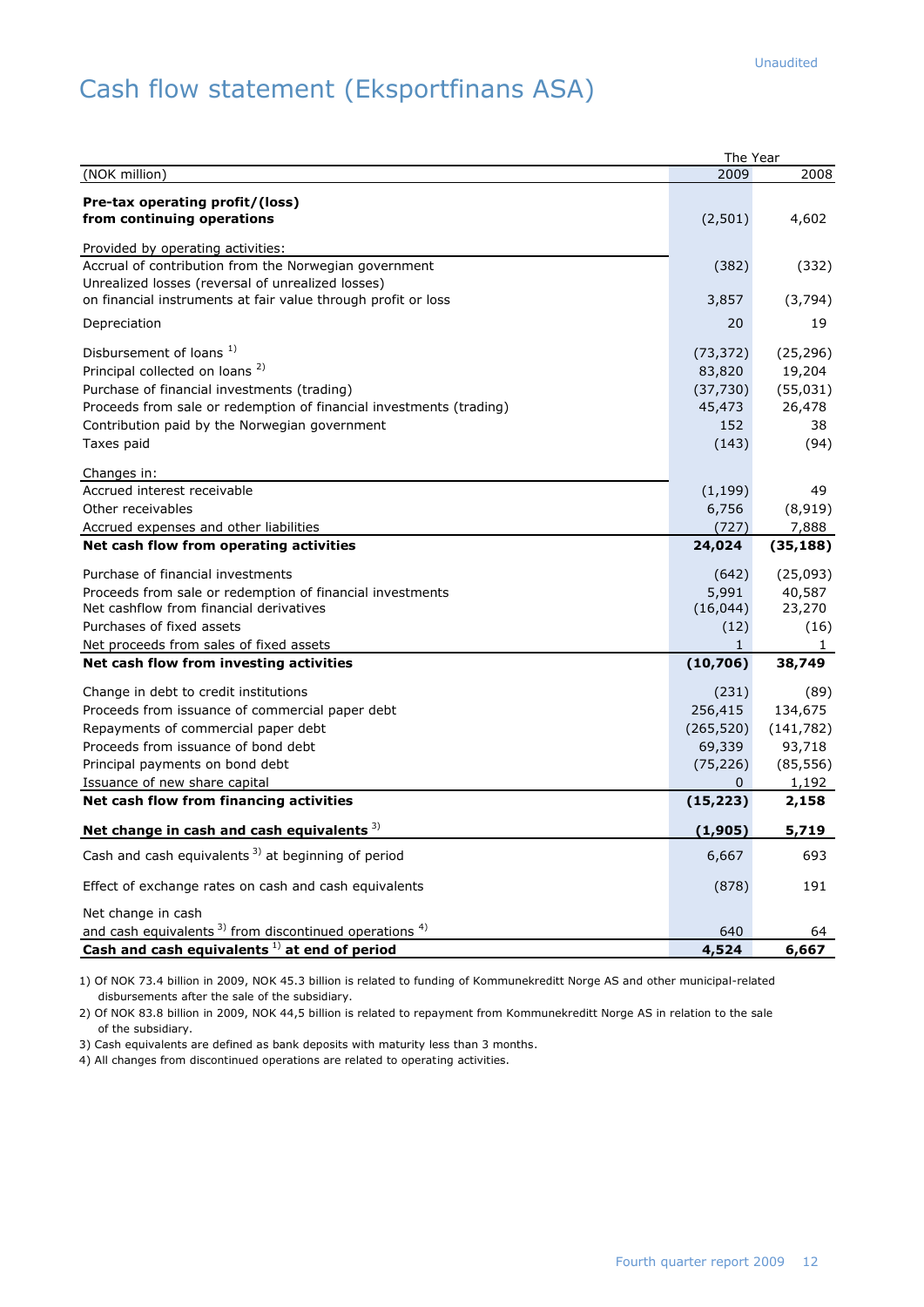#### Notes to the accounts

#### 1. Accounting principles

Previously, the condensed interim financial statements addressed both parent company and consolidated group. With the sale of Eksportfinans ASA"s (the Company) only, and fully owned subsidiary, Kommunekreditt Norge AS, there is no group, and only the parent company remains. Until the sale, the condensed interim financial statements of the parent company were prepared in line with simplified IFRS, as regulated under the Norwegian Accounting Act. The former Group has been presented in accordance with International Financial Reporting Standards – (**IFRS**), in line with both IFRS as adopted by the European Union (**EU**) and IFRS as issued by the International Accounting Standards Board (**IASB**).

After the sale, there is no group to consolidate, and the parent company's condensed interim financial statements for the fourth quarter of 2009 have been prepared in accordance with IFRS, both as adopted by the EU and as issued by the IASB. The condensed interim financial statements have been prepared in accordance with IAS 34, Interim Financial Reporting.

The change, from simplified IFRS to IFRS as adopted by the EU and as issued by the IASB, has resulted in one change in the financial statements of Eksportfinans ASA. Under simplified IFRS, dividends from Kommunekreditt Norge AS of NOK 64 million were recognized as income in Eksportfinans ASA"s parent company financial statements of 2007, as they were related to the profit in the subsidiary for that year. According to IFRS as issued by the IASB, Kommunekreditt Norge AS does not have an obligation related to the dividend, and no related income is recognized in Eksportfinans ASA, before the proposed amount is approved by the annual Council of Representatives, which is in the following year.

As a consequence of this change of principle, the comparative figures for Eksportfinans for 2008 are changed accordingly, and the dividend of NOK 64 million has been recognized as income (from discontinued operations) in 2008. The table below shows the reconciliation between the previously presented equity and result according to simplified IFRS, and the numbers according to IFRS as adopted by the IASB and EU (amounts in NOK million):

| Equity of Eksportfinans ASA as of<br>Jan. 1, 2008 according to simplified IFRS | 2,365 |
|--------------------------------------------------------------------------------|-------|
| Dividend from KommuneKreditt Norge AS                                          | (64)  |
| Equity according to<br>IFRS as of January 1, 2008                              | 2,301 |
| Total comprehensive<br>income for 2008 according to simplified IFRS            | 3,314 |
| Dividend from Kommunekreditt Norge AS                                          | 64    |
| Total comprehensive<br>income for 2008 according to IFRS                       | 3,378 |

Certain new accounting standards and interpretations are applied for the first time in the condensed interim financial statements of 2009. These are described below:

- IFRS 8 'Operating Segments' replaces IAS 14 and aligns segment reporting with the requirements of the US standard SFAS 131. The new standard requires a 'management approach', under which segment information is presented on the same basis as that used for internal reporting purposes. After the implementation of IFRS 8 the number of reportable segments changed from previous reporting when export lending and municipal lending were reported as separate segments, to also include securities as a separate reportable segment. See note 13.
- Amendments to IAS 1 "Presentation of Financial Statements' require all items of income and expense (including those accounted for directly in equity) to be presented in the future in a single statement (a "statement of comprehensive income') or in two statements (a separate 'income statement' and 'statement of other comprehensive income"). Comprehensive income includes all non-owner changes in equity, both those recognized in profit or loss and those recorded directly to equity. Eksportfinans presents all these items of income and expense in a single statement.
- Improvements to IFRSs (annual improvement project) include accounting changes for presentation, recognition or measurement purposes, and changes involving terminology or editorial changes with minimal effect on accounting. The changes affect several standards.

As described in the annual financial statements of 2008, the main measurement principle of the Company"s loans is fair value. With the sale of Kommunekreditt Norge AS, the former group funding was terminated. A new loan of NOK 34.4 billion was provided. This loan is recognized in the loans and receivables category and measured at amortized cost.

The accounting policies and methods of computation applied in the preparation of these condensed interim financial statements are in all other aspects the same as in Eksportfinans' annual financial statements of 2008, as approved for issue by the Board of Directors on February 24, 2009. These policies have been consistently applied to all the periods presented.

Figures for interim periods are unaudited.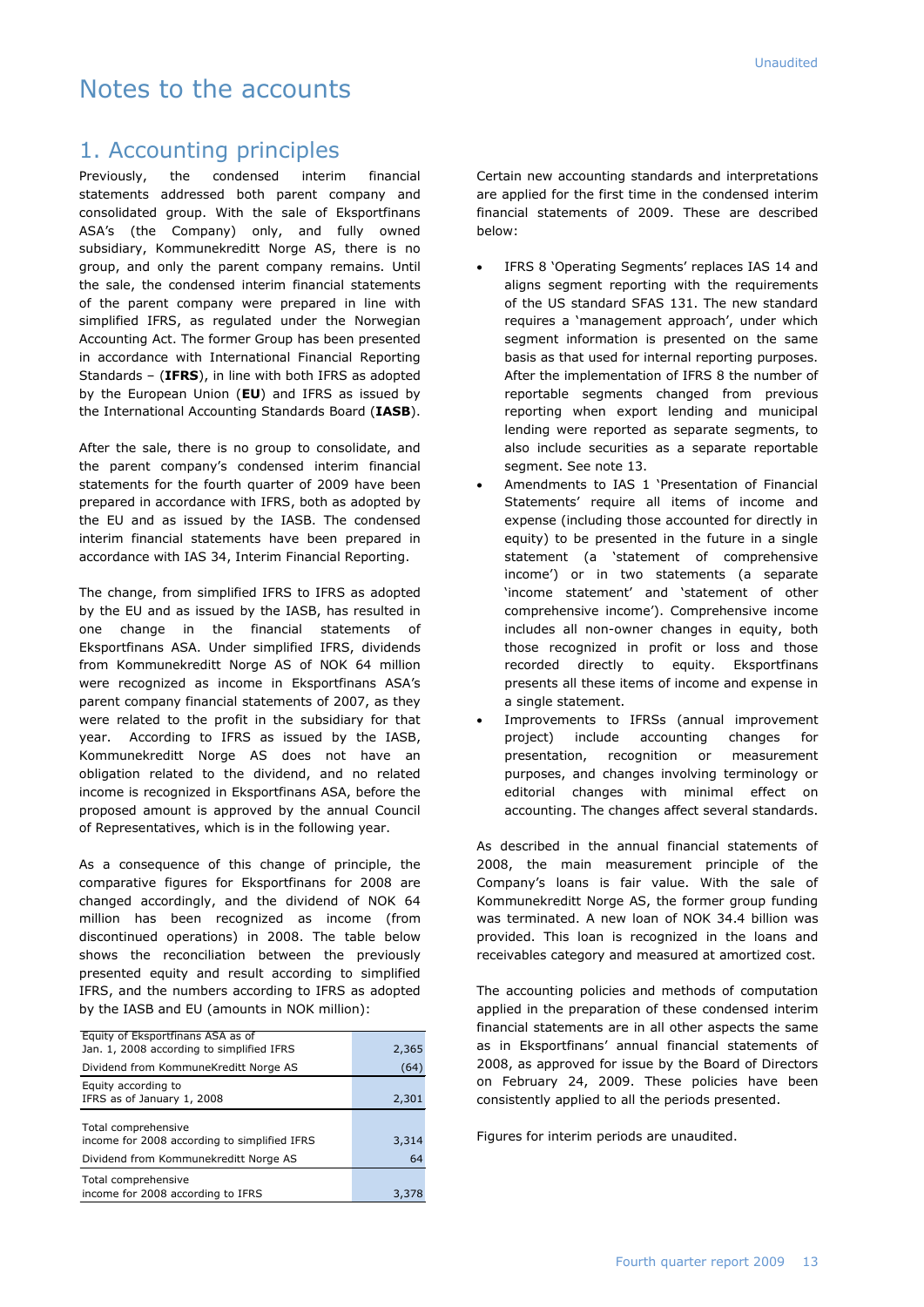## 2. Net gains/(losses) on financial instruments at fair value

|                                                       | Fourth Quarter |       | The Year |         |  |
|-------------------------------------------------------|----------------|-------|----------|---------|--|
| (NOK million)                                         | 2009           | 2008  | 2009     | 2008    |  |
| Securities                                            | 1              | 1     | 2        |         |  |
| Financial derivatives                                 | (15)           | 124   | (66)     | 73      |  |
| Foreign currencies                                    | (2)            | 14    | (15)     | 22      |  |
| Other financial instruments at fair value             | 21             | 56    | 143      | 87      |  |
| Net realized gains/(losses)                           | 5              | 195   | 64       | 183     |  |
|                                                       |                |       |          |         |  |
| Loans and receivables $^{1)}$                         | (62)           | 271   | (75)     | (127)   |  |
| Securities                                            | 177            | (560) | 1,554    | (2,954) |  |
| Financial derivatives <sup>2)3)</sup>                 | 1,571          | 1,625 | (9,916)  | (3,649) |  |
| Commercial paper debt                                 |                | (195) | 76       | (82)    |  |
| Bond debt $3)$                                        | (2, 549)       | 3,228 | 4,516    | 10,466  |  |
| Subordinated debt and capital contribution securities | (58)           |       | 71       | 107     |  |
| Foreign currencies                                    | (3)            | 46    | (87)     | 16      |  |
| Other                                                 | (10)           | (28)  | 4        | 17      |  |
| Net unrealized gains/(losses)                         | (932)          | 4,388 | (3,857)  | 3,794   |  |
|                                                       |                |       |          |         |  |
| Net realized and unrealized gains/(losses)            | (927)          | 4,583 | (3,793)  | 3,977   |  |

#### **Net unrealized gains/(losses) on securities**

|                                                               | <b>Fourth Ouarter</b> |       | The Year |         |
|---------------------------------------------------------------|-----------------------|-------|----------|---------|
| (NOK million)                                                 | 2009                  | 2008  | 2009     | 2008    |
| Securities held for trading                                   | 36                    | (332) | 777      | (1,625) |
| Securities designated as at fair value at initial recognition | 141                   | (228) | 777      | (1,329) |
| Total                                                         | 177                   | (560) | 1,554    | (2,954) |

1) In 2008, an Icelandic bank unlawfully failed to reimburse Eksportfinans for three loans. As of December 31, 2008, related to this event, Eksportfinans had recognized an unrealized loss reflecting an estimated recovery rate of 5 percent of the principal amount. In 2009, the estimate has been reviewed, and the recovery rate is currently estimated to be 24 percent of the principal amount. The effect of this was NOK 91 million (at exchange rates applicable at December 31, 2009).

2) The Portfolio Hedge Agreement entered into in March 2008, further described in note 14 of this report, is included with a loss of NOK 1,582 million in 2009 and a gain of NOK 2,618 million in 2008.

3) In 2009, Eksportfinans had an unrealized gain of NOK 4.5 billion on its own debt. Net of derivatives this amount is an unrealized loss of NOK 3.9 billion. The reason for the net loss is the increase in the mark-to market value of Eksportfinans' own debt due to tightening of credit spreads on the debt. This is the main reason why there is a significant difference between the loss on derivatives and the corresponding gain on other financial instruments at fair value.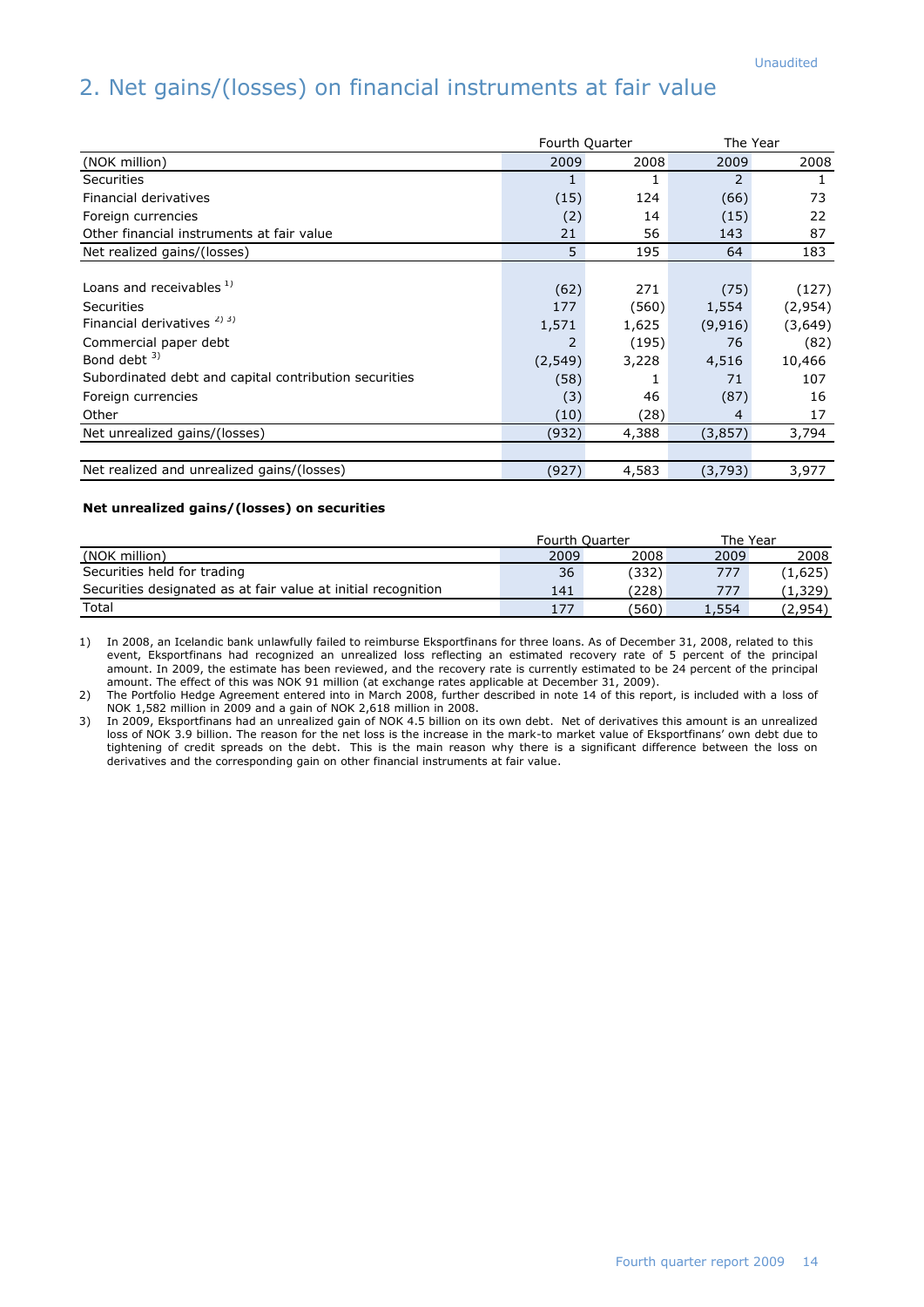#### 3. Capital adequacy

From January 1, 2008, capital adequacy is calculated in accordance with the Basel II regulations in force from the Norwegian Banking, Insurance and Securities Commission. The Company has adopted the standardized approach to capital requirements. For the Company, this implies that the difference in risk-weighted value between the Basel I and II regulations is mainly due to operational risk. The capital adequacy minimum requirement is 8 percent of total risk-weighted value.

| (NOK million)             | 31.12.2009  |          | 31.12.2008  |          |
|---------------------------|-------------|----------|-------------|----------|
|                           |             | Risk-    |             | Risk-    |
|                           | <b>Book</b> | weighted | <b>Book</b> | weighted |
|                           | value       | value    | value       | value    |
| <b>Total assets</b>       | 225,254     | 35,964   | 296,514     | 46,975   |
| Off-balance sheet items   |             | 465      |             | 690      |
| Operational risk          |             | 2,689    |             | 401      |
| Total currency risk       |             | 162      |             | 79       |
| Total risk-weighted value |             | 39,280   |             | 48,145   |

#### **The Company's eligible regulatory capital**

| (NOK million                           |            |          |            |        |
|----------------------------------------|------------|----------|------------|--------|
| and in percent of risk-weighted value) | 31.12.2009 |          | 31.12.2008 |        |
| Core capital $1$                       | 3,819      | $9.7 \%$ | 3,486      | 7.2 %  |
| Additional capital <sup>2)</sup>       | 1,418      | $3.6 \%$ | 1,674      | 3.5%   |
| Total regulatory capital               | 5,237      | $13.3\%$ | 5,160      | 10.7 % |

1) Includes share capital, other equity, elements of capital contribution securities and deductions/additions

2) Includes subordinated debt, the elements of capital contribution securities not included in core capital and deductions/additions

#### 4. Loans and receivables due from credit institutions

| (NOK million)                                          | 31.12.09 | 31.12.08 |
|--------------------------------------------------------|----------|----------|
| Bank deposits                                          | 8,506    | 7,076    |
| Other claims on banks <sup>1)</sup>                    | (302)    | 835      |
| Loans to Kommunekreditt Norge AS,                      |          |          |
| nominal amount (also included in note 6)               | -        | 58,858   |
| Loan to KLP Kreditt AS (also included in note 6)       | 30,058   |          |
| Loans to other credit institutions,                    |          |          |
| nominal amount (also included in note 6)               | 26,325   | 23,228   |
| Accrued interest and adjustment to fair value on loans | (461)    | 47       |
| Total                                                  | 64,126   | 90.044   |

1) Consists of net outstanding value of the hedge elements in agreements relating to loans acquired from banks.

The value of the loans acquired and the hedge instruments under the agreements are both classified as "Loans and receivables due from credit institutions" in accordance with IFRS because not substantially all risk and rewards have been transferred.

The Company has acquired certain loan agreements from banks for which the selling bank provides a repayment guarantee, therefore retaining the credit risk of the loans. Under IFRS these loans classify as loans to credit institutions.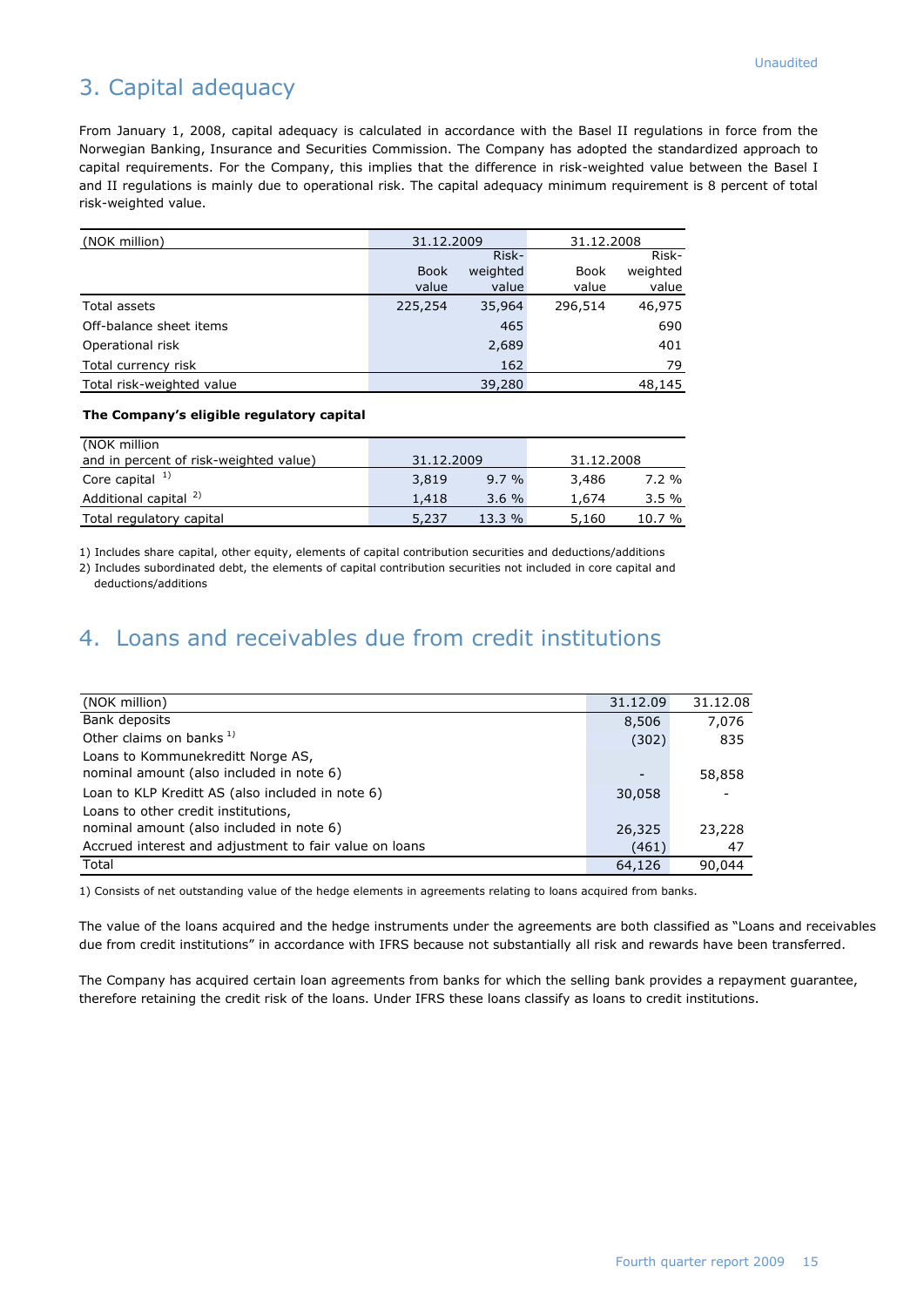#### 5. Loans to customers

| (NOK million)                                                      | 31.12.09 | 31.12.08 |
|--------------------------------------------------------------------|----------|----------|
| Loans due from customers, nominal amount (also included in note 6) | 65,819   | 57,202   |
| Accrued interest and adjustment to fair value on loans             | 858      | 791      |
| Total                                                              | 66,677   | 57,993   |

## 6. Total loans

Nominal amounts related to loans due from credit institutions and customers, respectively, from the two previous tables are included in the following analysis.

| (NOK million)                                        | 31.12.09 | 31.12.08 |
|------------------------------------------------------|----------|----------|
| Loans due from Kommunekreditt Norge AS               |          | 58,858   |
| Loan to KLP Kreditt AS                               | 30,058   |          |
| Loans due from other credit institutions             | 26,325   | 23,228   |
| Loans due from credit institutions                   | 56,383   | 82,086   |
| Loans due from customers                             | 65,819   | 57,202   |
| Total nominal amount                                 | 122,202  | 139,288  |
|                                                      |          |          |
| Commercial loans                                     | 83,374   | 107,737  |
| Government-supported loans                           | 38,828   | 31,551   |
| Total nominal amount                                 | 122,202  | 139,288  |
|                                                      |          |          |
| Capital goods                                        | 28,347   | 19,931   |
| Ships                                                | 36,376   | 31,631   |
| Export-related and international activities *)       | 16,652   | 28,809   |
| Direct loans to Norwegian local government sector    | 5,778    |          |
| Loans to Kommunekreditt Norge AS                     |          | 53,855   |
| Loan to KLP Kreditt AS                               | 30,058   |          |
| Municipal-related loans to other credit institutions | 4,943    | 4,943    |
| Loans to employees                                   | 48       | 59       |
| Total nominal amount                                 | 122,202  | 139,228  |

\*) Export-related and international activities consist of loans to the following categories of borrowers:

| (NOK million)                    | 31.12.09     | 31.12.08 |
|----------------------------------|--------------|----------|
| Oil and gas                      | 25           | 606      |
| Pulp and paper                   | $\mathbf{0}$ | 4,933    |
| Engineering and construction     |              | 30       |
| Aluminum, chemicals and minerals | 8            | 13       |
| Aviation and shipping            | 40           | 106      |
| Consumer goods                   | 3,052        | 3,715    |
| Banking and finance              | 8,260        | 8,875    |
| Real estate management           | 5,237        | 5,569    |
| IT and telecommunication         | 0            | 4,928    |
| Other categories                 | 29           | 34       |
| Total nominal amount             | 16,652       | 28,809   |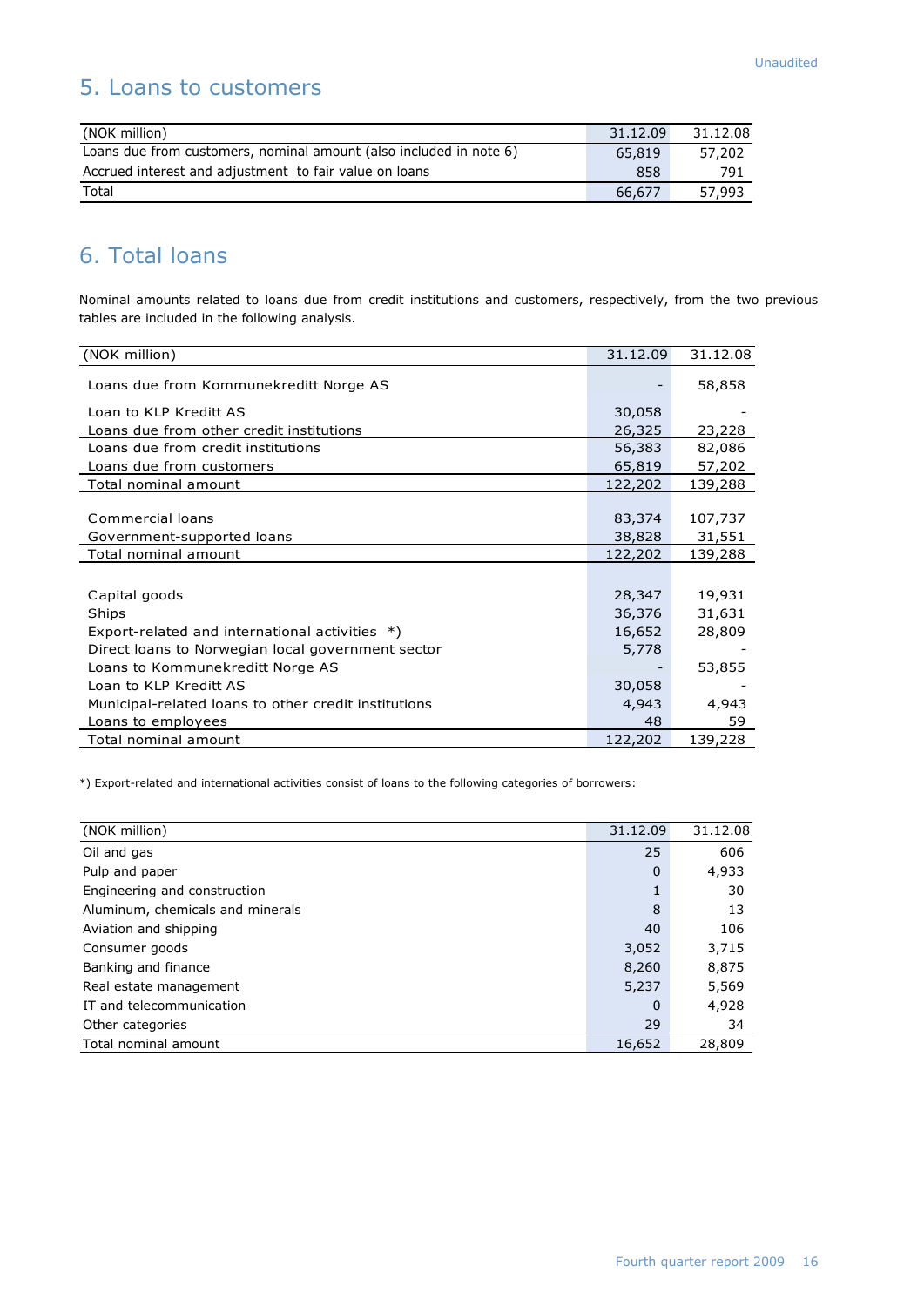## 7. Loans past due or impaired

| (NOK million)                                                               | 31.12.09 | 31.12.08 |
|-----------------------------------------------------------------------------|----------|----------|
| Interest and principal instalment 1-30 days past due                        | 5        | 10       |
| Not matured                                                                 |          |          |
| principal on loans with payments 1-30 days past due                         | 12       | 645      |
| Interest and principal instalment 31-90 days past due                       | 7        | 449      |
| Not matured                                                                 |          |          |
| principal on loans with payments 31-90 days past due                        | 47       | 207      |
|                                                                             |          |          |
| Interest and principal instalment more than 90 days past due<br>Not matured | 417      | 11       |
| principal on loans with payments more than 90 days past due                 | 58       | 33       |
|                                                                             |          |          |
| Total loans that are past due                                               | 546      | 1,355    |
|                                                                             |          |          |
| Relevant collateral or quarantees received <sup>*)</sup>                    | 137      | 910      |
| Estimated impairments on loans valued at amortized cost                     | 0        | 0        |

\*) A total of NOK 409 million relates to exposure towards Icelandic banks as of December 31, 2009, and are as of the balance sheet date not considered guaranteed in a satisfactory manner. These loans are measured at fair value at each balance sheet date. The change in fair value in the period is reflected in the line item "Net gains/losses on financial instruments at fair value".

Apart from the fair value adjustments already recognized in the income statement, related to the exposure towards the Icelandic banks discussed above, the Company considers all other receivables to be secured in a satisfactory manner.

#### 8. Securities

| (NOK million)                                          | 31.12.09 | 31.12.08 |
|--------------------------------------------------------|----------|----------|
| Trading portfolio                                      | 46.131   | 63,514   |
| Other securities at fair value through profit and loss | 29,959   | 44,623   |
| Total                                                  | 76,090   | 108,137  |

#### 9. Fixed assets and investment property

| (NOK million)                 | 31.12.09 | 31.12.08 |
|-------------------------------|----------|----------|
| Buildings and land at own use | 127      | 132      |
| Investment property           | 71       | 74       |
| Total building and land       | 198      | 206      |
| Other fixed assets            | 10       | 10       |
| Total                         | 208      | 216      |

#### 10. Other assets

| (NOK million)                                                | 31.12.09 | 31.12.08 |
|--------------------------------------------------------------|----------|----------|
| Interim account 108-Agreement                                | 800      | 591      |
| Cash collateral provided                                     | 2,975    | 11,379   |
| Delayed payment, securities not delivered from our custodian |          | 306      |
| Other                                                        | 8        |          |
| Total                                                        | 3,783    | 12,285   |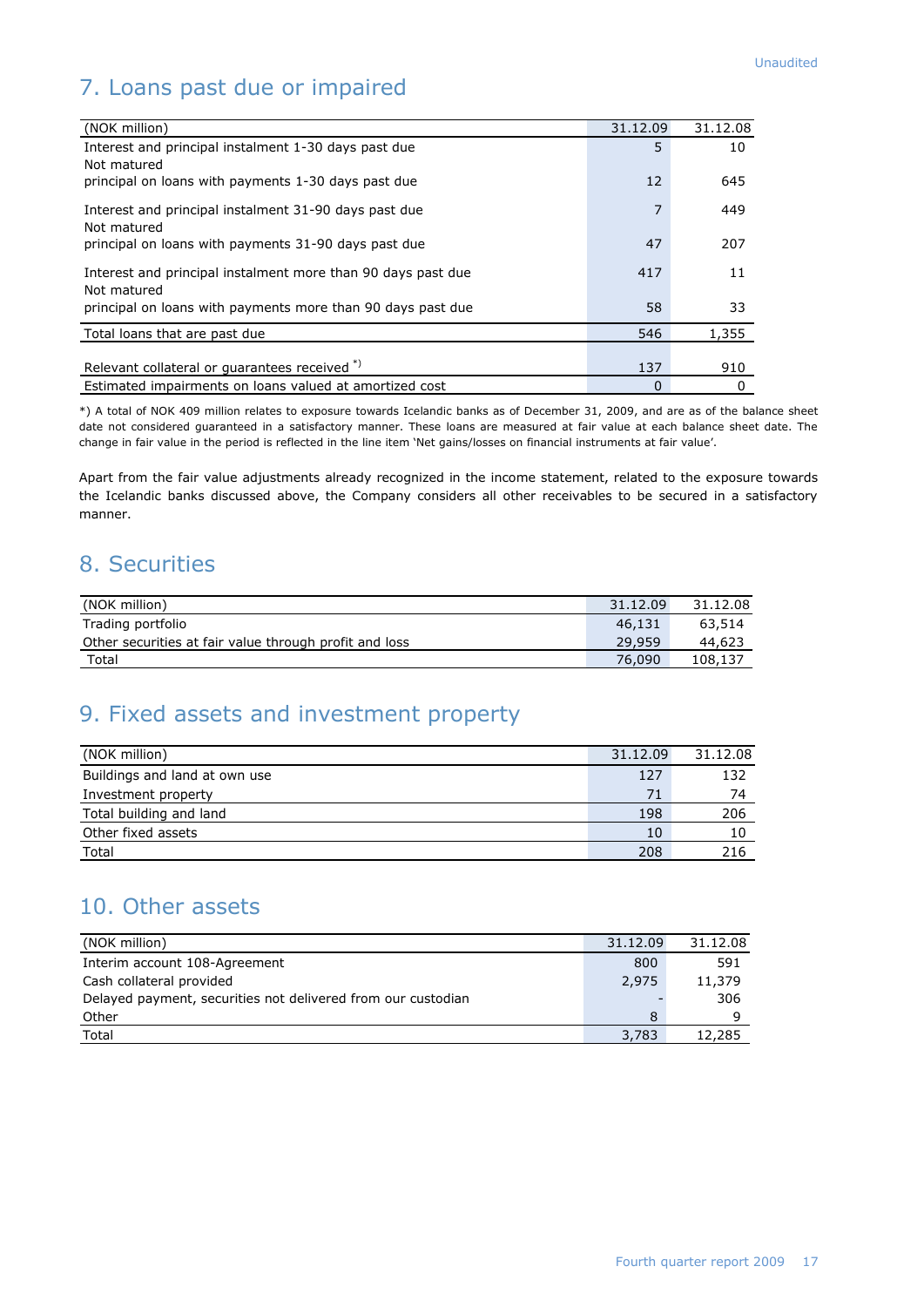#### 11. Borrowings through the issue of securities

| (NOK million)                                         | 31.12.09 | 31.12.08 |
|-------------------------------------------------------|----------|----------|
| Commercial paper debt                                 | 19,074   | 33,179   |
| Bond debt                                             | 191,153  | 234,364  |
| Accrued interest and adjustment to fair value on debt | (12.593) | (8,502)  |
| Total                                                 | 197,634  | 259,041  |

#### 12. Other liabilities

| (NOK million)                | 31.12.09 | 31.12.08 |
|------------------------------|----------|----------|
| Grants to mixed credits      | 309      | 388      |
| Cash collateral received     | 4,786    | 7,850    |
| Other short-term liabilities | 29       | 74       |
| <b>Total</b>                 | 5,124    | 8.312    |

#### 13. Segment information

The Company is divided into three business areas, export lending, municipal lending and securities. After the sale of Kommunekreditt Norge AS, municipal lending consists of loans to KLP Kreditt AS, in addition to loans directly to municipalities and municipal-related loans to savings banks that were purchased from Kommunekreditt Norge AS in connection with the sale of the subsidiary. The Company also has a treasury department, responsible for the Company"s funding. Income and expenses related to treasury are divided between the three business areas.

The segment information is in line with the management reporting.

|                                                                                                  |                          | Export lending       | Municipal lending |          | <b>Securities</b> |      |
|--------------------------------------------------------------------------------------------------|--------------------------|----------------------|-------------------|----------|-------------------|------|
|                                                                                                  |                          | The year<br>The year |                   | The year |                   |      |
| (NOK million)                                                                                    | 2009                     | 2008                 | 2009              | 2008     | 2009              | 2008 |
| Net interest income $1$                                                                          | 643                      | 409                  | 172               | 61       | 655               | 354  |
| Commissions                                                                                      |                          |                      |                   |          |                   |      |
| and income related to banking services $2$                                                       | $\overline{\phantom{0}}$ | 2                    |                   |          |                   |      |
| Commissions                                                                                      |                          |                      |                   |          |                   |      |
| and expenses related to banking services <sup>2)</sup>                                           |                          |                      |                   |          |                   | 34   |
| Net gains/(losses)                                                                               |                          |                      |                   |          |                   |      |
| on financial instruments at fair value 3)                                                        | 91                       | (508)                |                   |          | (58)              | (43) |
| Income/expenses divided by volume 4)                                                             | 51                       | 75                   | 22                | 73       | 56                | 90   |
| Net other operating income                                                                       | 144                      | (431)                | 22                | 73       | (2)               | 13   |
| <b>Total net income</b>                                                                          | 787                      | (22)                 | 194               | 134      | 653               | 367  |
| <b>Total operating expenses</b>                                                                  | 104                      | 88                   | 28                | 37       | 55                | 53   |
|                                                                                                  |                          |                      |                   |          |                   |      |
| Pre-tax operating profit/(loss)                                                                  | 683                      | (110)                | 166               | 97       | 598               | 314  |
| Taxes                                                                                            | 191                      | (30)                 | 47                | 27       | 168               | 88   |
| Non-IFRS profit for the period from continuing<br>operations excluding unrealized gains/(losses) |                          |                      |                   |          |                   |      |

**on financial instruments at fair value** 492 (80) 119 70 430 226 1) Net interest income includes interest income directly attributable to the segments based on Eksportfinans's internal pricing model. The treasury department obtains interest on Eksportfinans's equity and in addition the positive or negative result (margin) based on the difference between the internal interest income from the segments and the actual external funding cost. Net interest income in

the treasury department is allocated to the reportable segments based on volume for the margin, and risk weighted volume for the interest on equity.

2) Income/(expenses) directly attributable to each segment.

3) For Export lending the figures are related to unrealized gains/(losses) on the Icelandic bank exposure. In this context, the fair value adjustments on the Icelandic bank exposure have been treated as realized, as they are not expected to be reversed towards maturity, as other unrealized gains and losses. For Securities the figures are related to realized gains/(losses) on financial instruments.

4) Income/expenses, other than interest, in the treasury department have been allocated to the business areas by volume. These are items included in net other operating income in the income statement. For 2009, this mainly consists of realized gains on repurchase of Eksportfinans's own debt.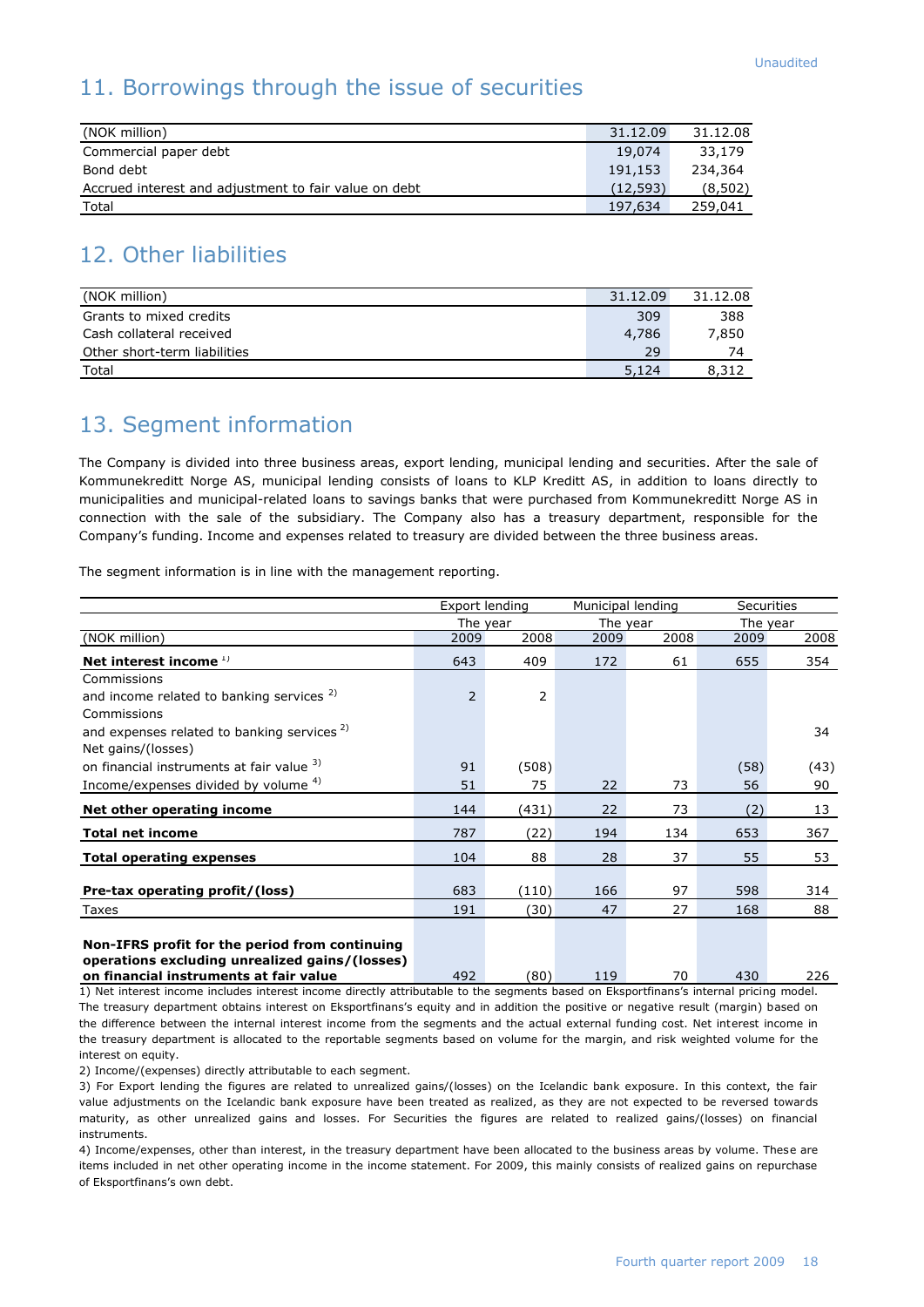#### **Reconciliation of segment profit measure to total comprehensive income**

|                                                                                               | The vear |         |
|-----------------------------------------------------------------------------------------------|----------|---------|
| (NOK million)                                                                                 | 2009     | 2008    |
| Export lending                                                                                | 492      | (80)    |
| Municipal lending                                                                             | 119      | 70      |
| Securities                                                                                    | 430      | 226     |
| Non-IFRS profit/(loss) for the period from continuing operations                              |          |         |
| excluding unrealized gains/(losses) on financial instruments at fair value                    | 1,041    | 216     |
|                                                                                               |          |         |
| Profit/(loss) for the period from discontinued operations                                     | 339      | 64      |
| Net unrealized gains/(losses) $1$                                                             | (3,858)  | 3,794   |
| Unrealized gains/(losses) related to the Icelandic bank exposure included above <sup>1)</sup> | (91)     | 508     |
| Tax effect <sup>2)</sup>                                                                      | 1,107    | (1,204) |
| Total comprehensive income                                                                    | (1,462)  | 3,378   |

1) Reversal of previously recognized loss (at exchange rates applicable at December 31, 2009).

2) 28 percent of the unrealized items above.

#### 14. Material transactions with related parties

The Company's two largest shareholders, DnB NOR Bank ASA and Nordea Bank Norge AS, are considered to be related parties in accordance with IAS 24 Related Party Disclosures.

| (NOK millions)                                  | Acquired<br>loans <sup>1</sup> | Deposits $2$     | Guarantees<br>issued $3)$ | received <sup>4)</sup> | Guarantees Portfolio Hedge<br>Agreement <sup>5)</sup> |
|-------------------------------------------------|--------------------------------|------------------|---------------------------|------------------------|-------------------------------------------------------|
| Balance January 1, 2008                         | 9,690                          | 301              | 2,130                     | 7,251                  |                                                       |
| Change in the period                            | 344                            | 3,610            | (56)                      | 2,056                  | 1,679                                                 |
| Balance December 31, 2008                       | 10,034                         | 3,911            | 2,074                     | 9,307                  | 1,679                                                 |
| Balance January 1, 2009<br>Change in the period | 10,034<br>(808)                | 3,911<br>(2,895) | 2,074<br>(884)            | 9,307<br>(2,692)       | 1,679<br>(1,065)                                      |
| Balance December 31, 2009                       | 9,226                          | 1,016            | 1,190                     | 6,615                  | 614                                                   |

All transactions with related parties are made on market terms.

- 1) The Company acquires loans from banks. The loans are part of the company's ordinary lending activity, as they are extended to the export industry. As the selling banks provide a guarantee for the loans, not substantially all the risk and rewards are transferred to the company, thus the loans are classified as loans due from credit institutions in the balance sheet.
- 2) Deposits made by the Company.
- 3) Guarantees issued by the Company to support the Norwegian export industry.
- 4) Guarantees provided to the Company from the related parties.
- 5) Eksportfinans has entered into a derivative portfolio hedge agreement with the majority of its shareholders. The agreement, effective from March 1, 2008, will offset losses up to NOK 5 billion in the liquidity portfolio held as of February 29, 2008. The agreement will also offset any gains in the portfolio as of the same date. The payments to or from the Company related to the losses or gains, respectively, in the portfolio, will take place on the last day of February each year, with the first payment in 2011. The agreement expires with the maturities of the bonds included in the contract, with the latest maturity on December 31, 2023. Eksportfinans will pay a monthly fee of NOK 5 million to the participants to the agreement. The balances show the related parties" share of the fair value of the contract as of the balance sheet date.

In addition to the transactions reflected in the above table, Eksportfinans" three major owner banks have extended a committed credit line of USD 4 billion for repo purposes to the Company. The facility has a twelve month maturity with the possibility of extension, and was extended in the second quarter of 2009. Eksportfinans has not yet utilized this credit facility.